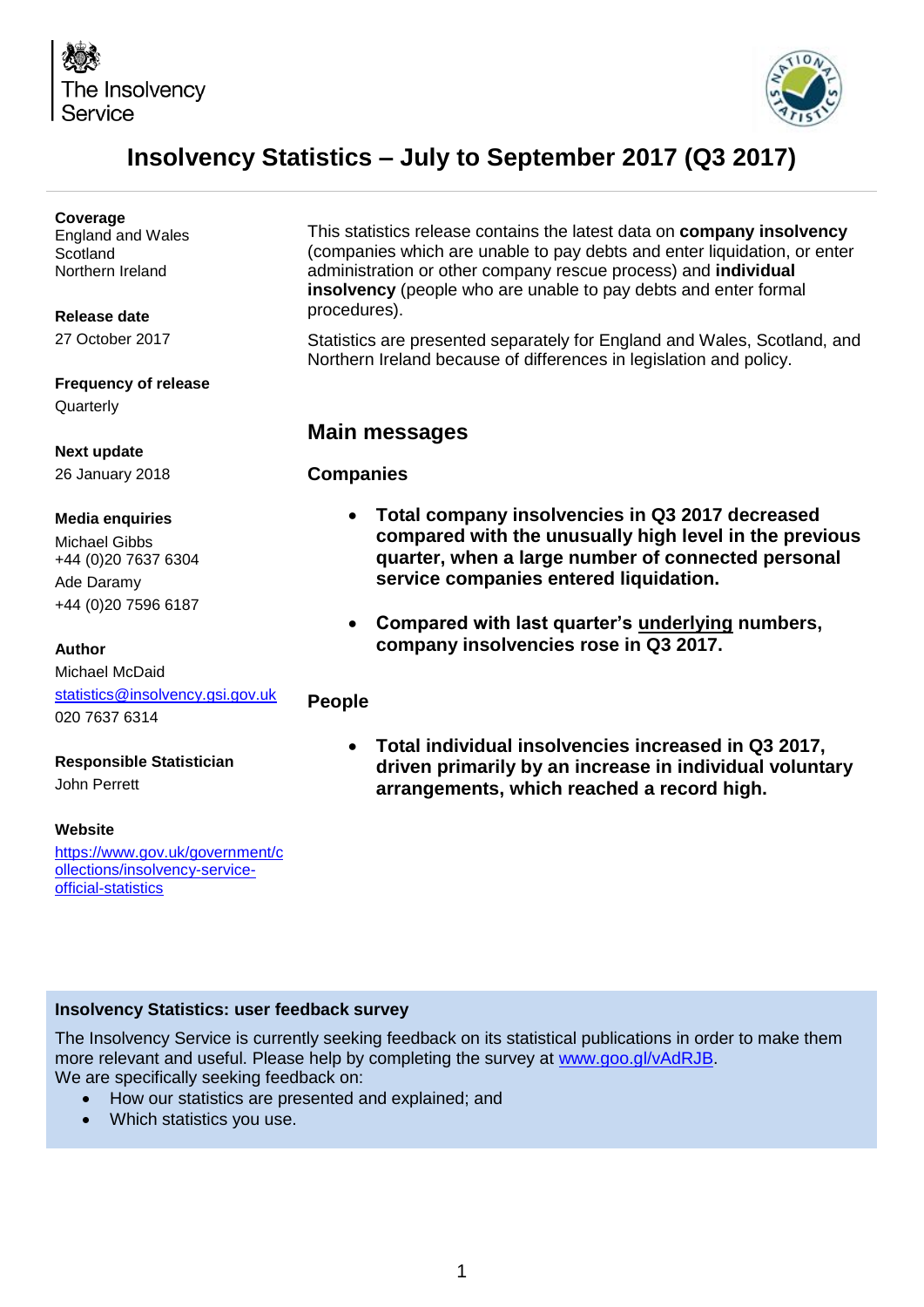# **Contents**

|                |                                                                                                                                                  | Page        |
|----------------|--------------------------------------------------------------------------------------------------------------------------------------------------|-------------|
| 1              | Summary for Q3 2017<br>Company insolvency in England and Wales<br>1.1<br>Individual insolvency in England and Wales<br>1.2<br>1.3 Summary tables | 3<br>4<br>5 |
| $\overline{2}$ | <b>Company insolvency in England and Wales</b>                                                                                                   |             |
|                | <b>Company liquidations</b><br>2.1                                                                                                               | 6           |
|                | Administrations, company voluntary arrangements, and receiverships<br>2.2                                                                        | $9\,$       |
|                | Company insolvencies by industry<br>2.3                                                                                                          | 10          |
| 3              | Individual insolvency in England and Wales                                                                                                       |             |
|                | Bankruptcies, debt relief orders and individual voluntary arrangements<br>3.1                                                                    | 11          |
|                | 3.2 Characteristics of bankruptcies                                                                                                              | 13          |
| 4              | <b>Insolvency in Scotland</b>                                                                                                                    | 16          |
| 5              | <b>Insolvency in Northern Ireland</b>                                                                                                            | 18          |
| 6              | <b>Background notes</b>                                                                                                                          | 20          |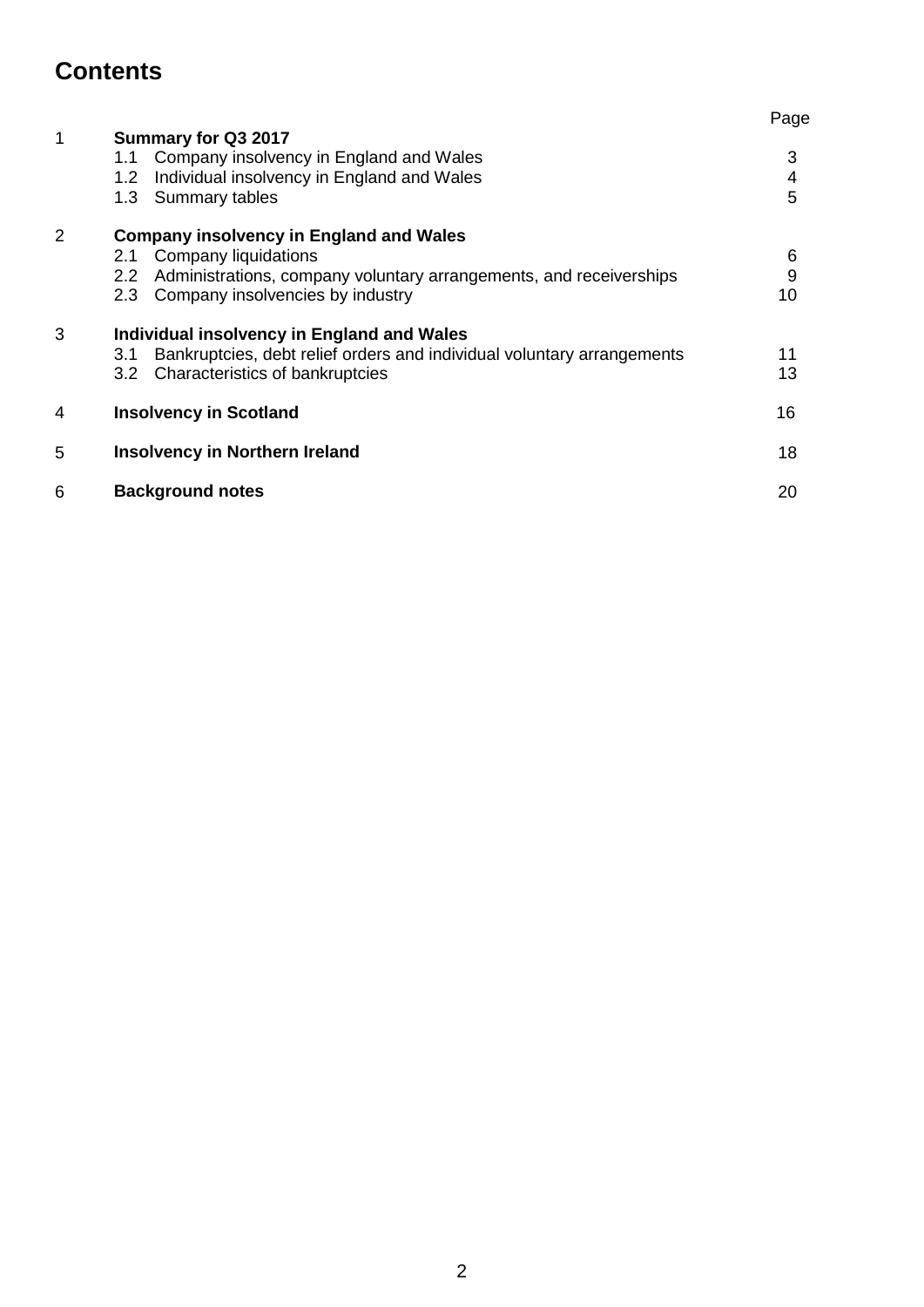# **1 Summary for Q3 2017**

## **1.1 Company insolvency in England and Wales** *(Further information: section 2)*

**Figure 1: Company insolvencies in England and Wales** (quarterly data, seasonally adjusted)



\* There were one-off events of 1,796 connected personal service companies entering creditors' voluntary liquidation in Q4 2016 and 1,131 in Q2 2017, following changes to claimable expenses rules.

Source: Insolvency Service and Companies House. Excludes CVLs following administration.

## **Key findings**

| <b>Creditors' voluntary</b><br>liquidations comprised the<br>majority of company<br><b>insolvencies</b> | An estimated 4,152 companies entered insolvency in Q3 2017,<br>consisting of 3,087 creditors' voluntary liquidations (CVLs, 74% of all<br>insolvencies), 665 compulsory liquidations (16%) and 400 other<br>insolvencies (10%).                                           |
|---------------------------------------------------------------------------------------------------------|---------------------------------------------------------------------------------------------------------------------------------------------------------------------------------------------------------------------------------------------------------------------------|
| <b>Company insolvencies fell</b><br>this quarter                                                        | Total company insolvencies decreased by 12.5% compared to Q2 2017.<br>This was caused by a one off event of 1,131 connected personal service<br>companies (PSCs) entering CVL in Q2 2017 following changes to<br>claimable expense rules.                                 |
| but the underlying number<br>of company insolvencies rose                                               | Excluding these PSCs, the underlying number of companies entering<br>insolvency in Q3 2017 rose by 15.0% compared to Q2 2017 and by<br>14.5% compared with the same quarter in 2016.                                                                                      |
| This was driven by a rise in<br>underlying creditors'<br>voluntary liquidations                         | The estimated underlying number of CVLs in Q3 2017 rose by 22.2%<br>compared with Q2 2017, and by 21.2% on Q3 2016.                                                                                                                                                       |
| <b>Compulsory liquidations and</b><br>other insolvencies were<br>broadly stable                         | The number of compulsory liquidations in Q3 2017 fell by 2.1% on the<br>quarter, but was 4.6% higher than in Q3 2016; administrations and<br>company voluntary arrangements were both lower than in the previous<br>quarter but remained in line with medium term trends. |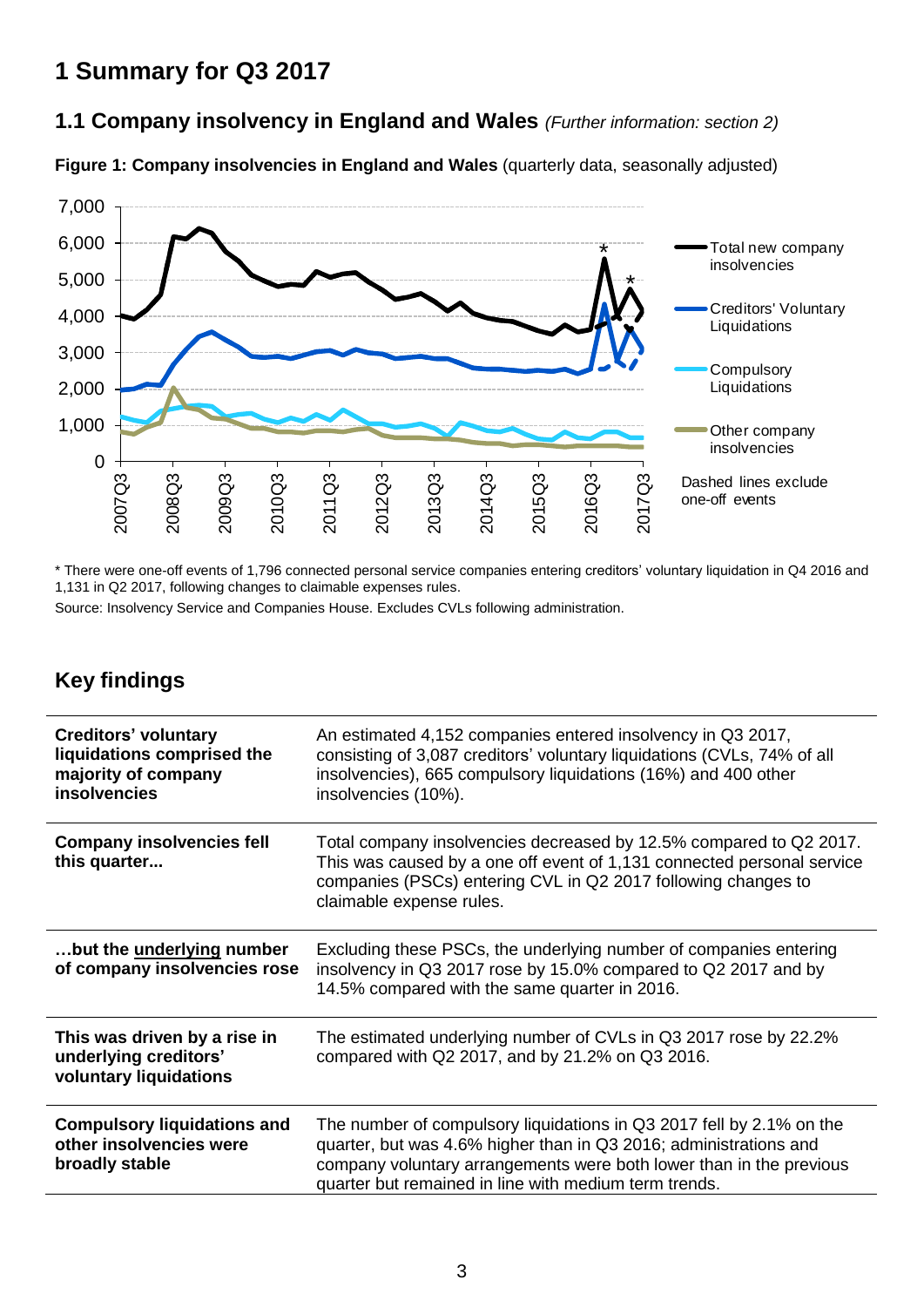**1.2 Individual insolvency in England and Wales** *(Further information: section 3)*



**Figure 2: Individual insolvencies in England and Wales** (quarterly data, seasonally adjusted)

Source: Insolvency Service.

## **Key findings**

| <b>IVAs comprised the majority of</b><br>individual insolvencies             | There were 25,479 individual insolvencies in Q3 2017, consisting of<br>15,523 individual voluntary arrangements (IVAs, 61% of the total),<br>6,274 debt relief orders (DROs, 25%) and 3,682 bankruptcies (14%).                                                              |  |  |  |  |
|------------------------------------------------------------------------------|------------------------------------------------------------------------------------------------------------------------------------------------------------------------------------------------------------------------------------------------------------------------------|--|--|--|--|
| Individual insolvencies<br>increased this quarter                            | Total individual insolvencies in Q3 2017 were 10.6% higher than in the<br>previous quarter, and 7.7% higher than the same quarter the previous<br>year.                                                                                                                      |  |  |  |  |
| This was mainly driven by an<br>increase in IVAs which rose to<br>a new high | The number of IVAs in Q3 2017 rose 18.3% compared with Q2 2017,<br>reaching the largest quarterly number of IVAs since they were<br>introduced in 1987.                                                                                                                      |  |  |  |  |
| <b>Bankruptcies were lower than</b><br>a year ago                            | Bankruptcies overall fell by 2.2% on the quarter and by 5.2% on the<br>year. Bankruptcies on debtors' own application increased slightly on the<br>quarter, but were lower than a year ago. Bankruptcies on a creditor's<br>petition were lower than in Q2 2017 and Q3 2016. |  |  |  |  |
| Debt relief orders (DROs) rose<br>this quarter                               | DROs increased by 2.1% on the quarter, but fell by 3.3% on the year.                                                                                                                                                                                                         |  |  |  |  |
| The insolvency rate increased                                                | In the 12 months ending Q3 2017, the rate of insolvency was 21.0 per<br>10,000 adults (one in 477 adults), the highest level since the 12 months<br>ending Q4 2014.                                                                                                          |  |  |  |  |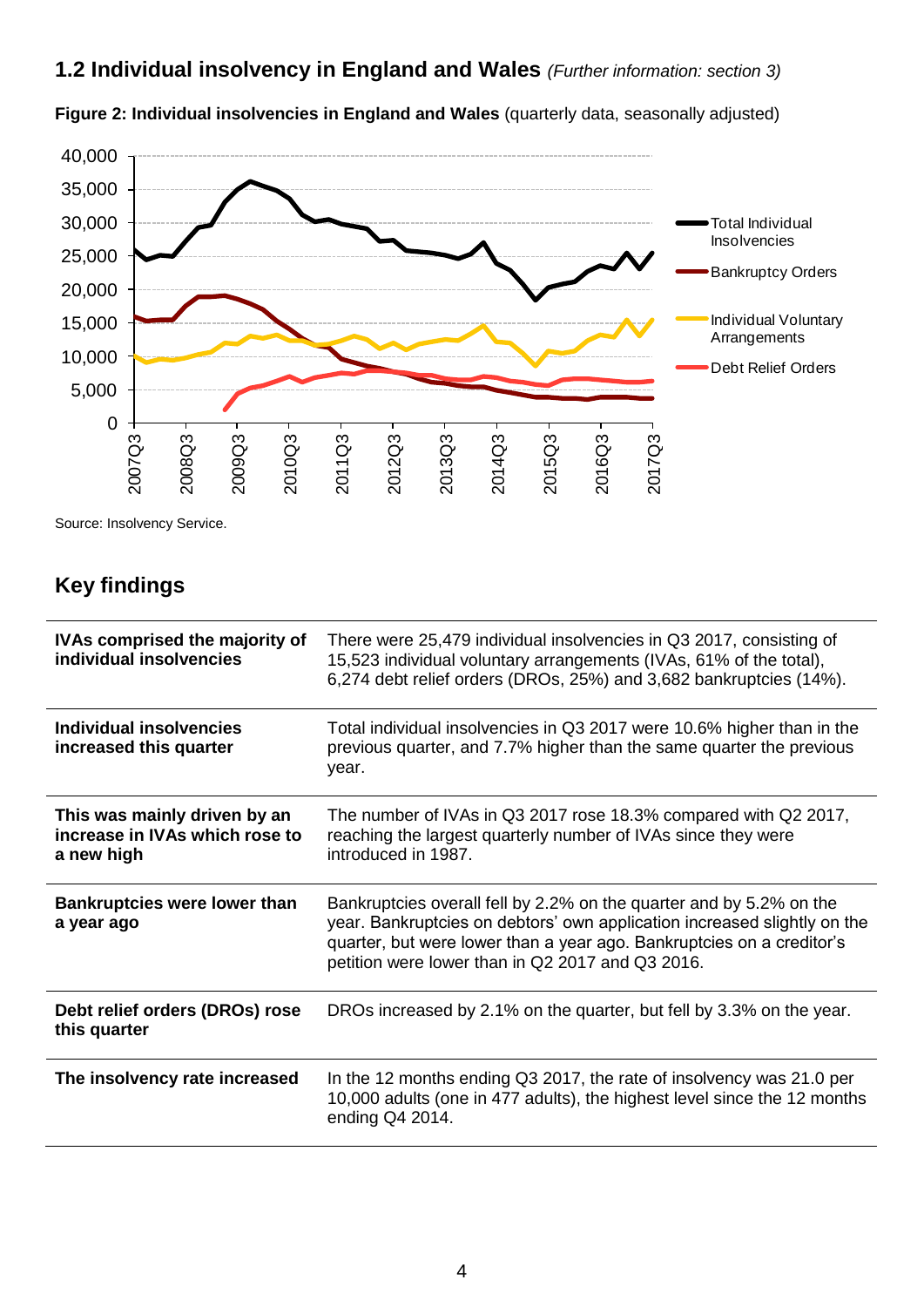### **1.3 Summary tables**

|                                                | <b>Number of insolvencies</b> |              |              |              |              |                        | % change - 2017<br>Q3 on: |  |
|------------------------------------------------|-------------------------------|--------------|--------------|--------------|--------------|------------------------|---------------------------|--|
|                                                | 2016<br>Q3p                   | 2016<br>Q4 p | 2017<br>Q1 p | 2017<br>Q2 p | 2017<br>Q3 e | 2017<br>Q <sub>2</sub> | 2016<br>Q3                |  |
| Total new company insolvencies                 | 3,625                         | 5,594        | 4,033        | 4,742        | 4,152        | $-12.5$                | 14.5                      |  |
| Underlying total insolvencies <sup>4</sup>     | 3,625                         | 3,798        | 4,033        | 3,611        | 4,152        | 15.0                   | 14.5                      |  |
| Compulsory liquidations                        | 636                           | 810          | 838          | 679          | 665          | $-2.1$                 | 4.6                       |  |
| Creditors' voluntary liquidations <sup>2</sup> | 2,547                         | 4,353        | 2,764        | 3,657        | 3,087        | $-15.6$                | 21.2                      |  |
| Underlying CVLs <sup>4</sup>                   | 2,547                         | 2,557        | 2,764        | 2,526        | 3,087        | 22.2                   | 21.2                      |  |
| Administrations                                | 366                           | 349          | 350          | 324          | 320          | $-1.1$                 | $-12.7$                   |  |
| Company voluntary arrangements                 | 70                            | 82           | 79           | 83           | 80           | $-3.6$                 | 14.3                      |  |
| <b>Receiverships</b>                           | 5                             | 0            | 2            | 0            | 0            | n.a.                   | n.a.                      |  |

#### **Table 1: New company insolvencies in England and Wales1,2 (seasonally adjusted)<sup>3</sup>**

Source: Insolvency Service and Companies House.

 $p =$  provisional,  $r =$  revised,  $e =$  estimated, n.a. = not applicable

 $1$  Longer series back to 2007 are presented in the accompanying detailed tables.

 $2$  Excludes creditors' voluntary liquidations following administration (see section 2.1).

 $3$  The series for compulsory liquidations, company voluntary arrangements and receiverships do not require seasonal adjustment.

 $^4$  There were 1,796 company insolvencies in 2016 Q4 and 1,131 in 2017 Q2 due to one-off events (personal service companies entering insolvency following a change to tax claimable expenses rules).

#### **Table 2: Individual insolvencies in England and Wales (seasonally adjusted)1,2**

|                                                                                                        | <b>Number of insolvencies</b> |         |         |                     |         |        | % change $-$<br>2017 Q3 on: |  |  |
|--------------------------------------------------------------------------------------------------------|-------------------------------|---------|---------|---------------------|---------|--------|-----------------------------|--|--|
|                                                                                                        |                               |         |         | 2017 Q <sub>2</sub> | 2017 Q3 | 2017   | 2016                        |  |  |
|                                                                                                        | 2016 Q3                       | 2016 Q4 | 2017 Q1 |                     |         | Q2     | Q3                          |  |  |
| <b>Total individual insolvencies</b>                                                                   | 23.663                        | 22.999  | 25,505  | 23,037              | 25,479  | 10.6   | 7.7                         |  |  |
| <b>Bankruptcy orders</b>                                                                               | 3,883                         | 3,828   | 3,868   | 3,766               | 3,682   | $-2.2$ | $-5.2$                      |  |  |
| Debt relief orders                                                                                     | 6.490                         | 6,243   | 6,119   | 6.146               | 6,274   | 2.1    | $-3.3$                      |  |  |
| Individual voluntary arrangements                                                                      | 13,290                        | 12,929  | 15,518  | 13,125              | 15,523  | 18.3   | 16.8                        |  |  |
| $\mathbf{Q}$ and $\mathbf{Q}$ are the set of $\mathbf{Q}$ and $\mathbf{Q}$ are the set of $\mathbf{Q}$ |                               |         |         |                     |         |        |                             |  |  |

Source: Insolvency Service

 $p =$  provisional,  $r =$  revised.

 $1$  Longer series back to 2007 are presented in the accompanying detailed tables.

 $2$  The series for debt relief orders does not require seasonal adjustment.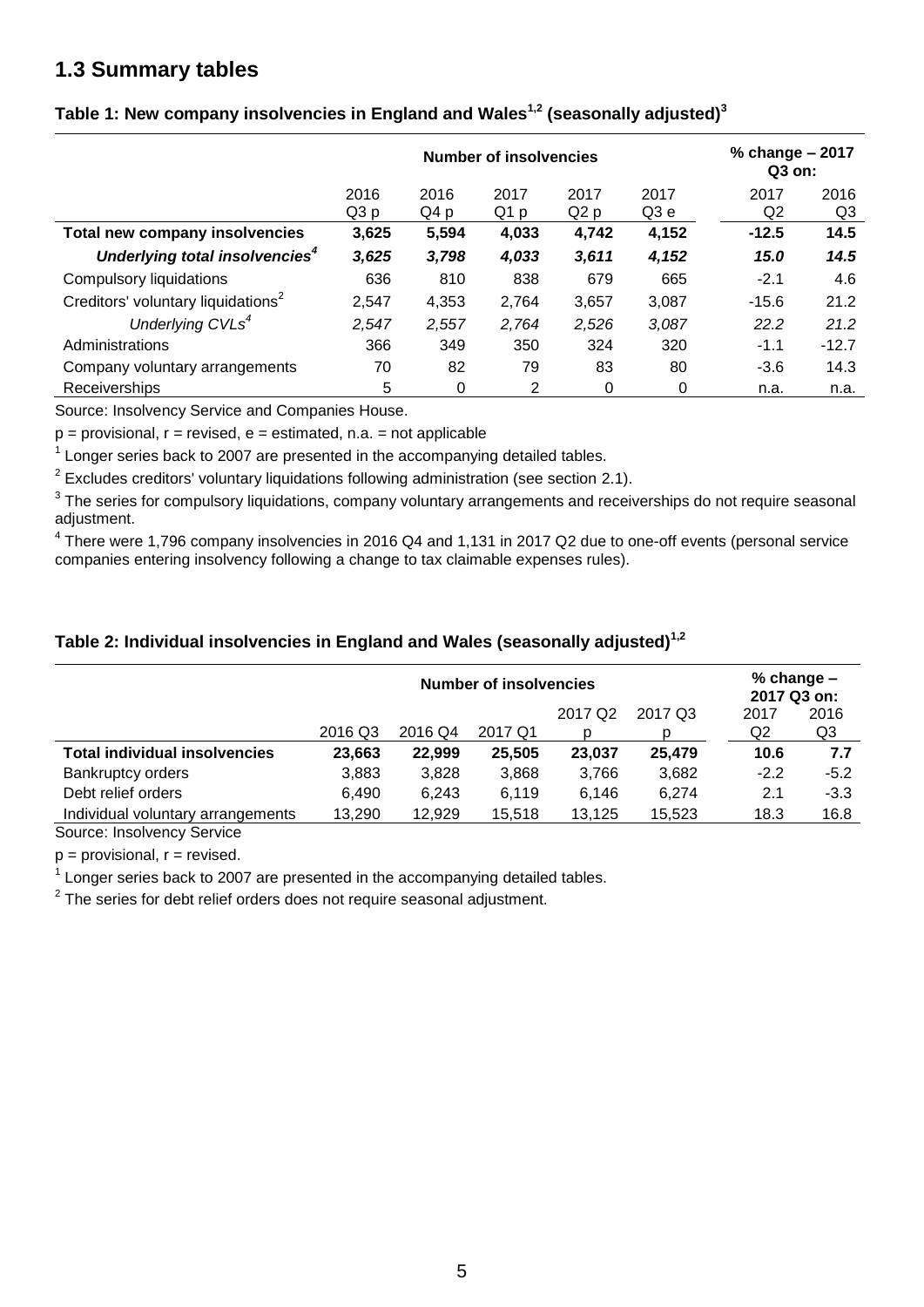# **2 Company insolvency in England and Wales**

These statistics relate to **incorporated companies (including limited liability partnerships)** – a specific legal form of business that is registered at [Companies House.](http://www.companieshouse.gov.uk/about/businessRegisterStat.shtml) Company insolvency (being unable to pay creditors the money they are owed) can be dealt with through a variety of legal processes, including liquidation (section 2.1) which result in the company ceasing to exist; or through company rescue procedures such as administration (section 2.2).

## **2.1 Company liquidations**



**Figure 3: Company liquidations in England and Wales<sup>1</sup>**

\* There were one-off events of 1,796 connected personal service companies entering creditors' voluntary liquidation in Q4 2016 and 1,131 in Q2 2017, following changes to claimable expenses rules..

Source: Insolvency Service and Companies House.

 $1$  Where the liquidation was the first insolvency procedure entered into.

 $2$  Total company liquidations, and creditors' voluntary liquidations, are seasonally adjusted; compulsory liquidations do not require seasonal adjustment.

See Table 1a of the accompanying Excel file for more detail.

#### **Explanation of key terms**

**Liquidation** is a legal process in which a liquidator is appointed to 'wind up' the affairs of a limited company. The purpose of liquidation is to sell the company's assets and distribute the proceeds to its creditors. At the end of the process, the company is dissolved – it ceases to exist.

#### **Compulsory liquidation** – a

winding-up order obtained from the court by a creditor, shareholder or director.

#### <span id="page-5-0"></span>**Creditors' voluntary liquidation**

(CVL) – shareholders of a company can themselves pass a resolution that the company be wound up voluntarily.

In either case they are said to have been **wound up**.

A third type of winding up, members' voluntary liquidation (MVL), is not included because it does not involve insolvency – all creditors' debts are paid in full. [Companies House](http://www.companieshouse.gov.uk/about/businessRegisterStat.shtml) produces statistics on MVLs.

There were an estimated 3,752 insolvent company liquidations in this quarter, comprising 3,087 creditor voluntary liquidations (CVLs, 82% of total insolvent company liquidations) and 665 compulsory liquidations (18% of total insolvent company liquidations).

In Q2 2017 there was a one off event of 1,131 connected personal service companies (PSCs) entering CVL following changes to the claimable expenses rules. This resulted in a 20.4% increase between Q1 2017 and Q2 2017 and a subsequent fall of 13.5% between Q2 2017 and Q3 2017.

Excluding these PSCs, underlying total liquidations rose by 17.1% on the previous quarter and by 17.9% on the same period last year, while underlying CVLs rose by 22.2% on Q2 2017 and 21.2% on Q3 2016.

Compulsory liquidations in Q3 2017 decreased by 2.1% on the previous quarter but increased by 4.6% on the same period a year ago. Compulsory liquidations for the past two years have been fairly stable, with quarterly numbers between 590 and 840. This is a change from when the series peaked at 1,555 in 2009 Q1 and then followed a generally decreasing trend.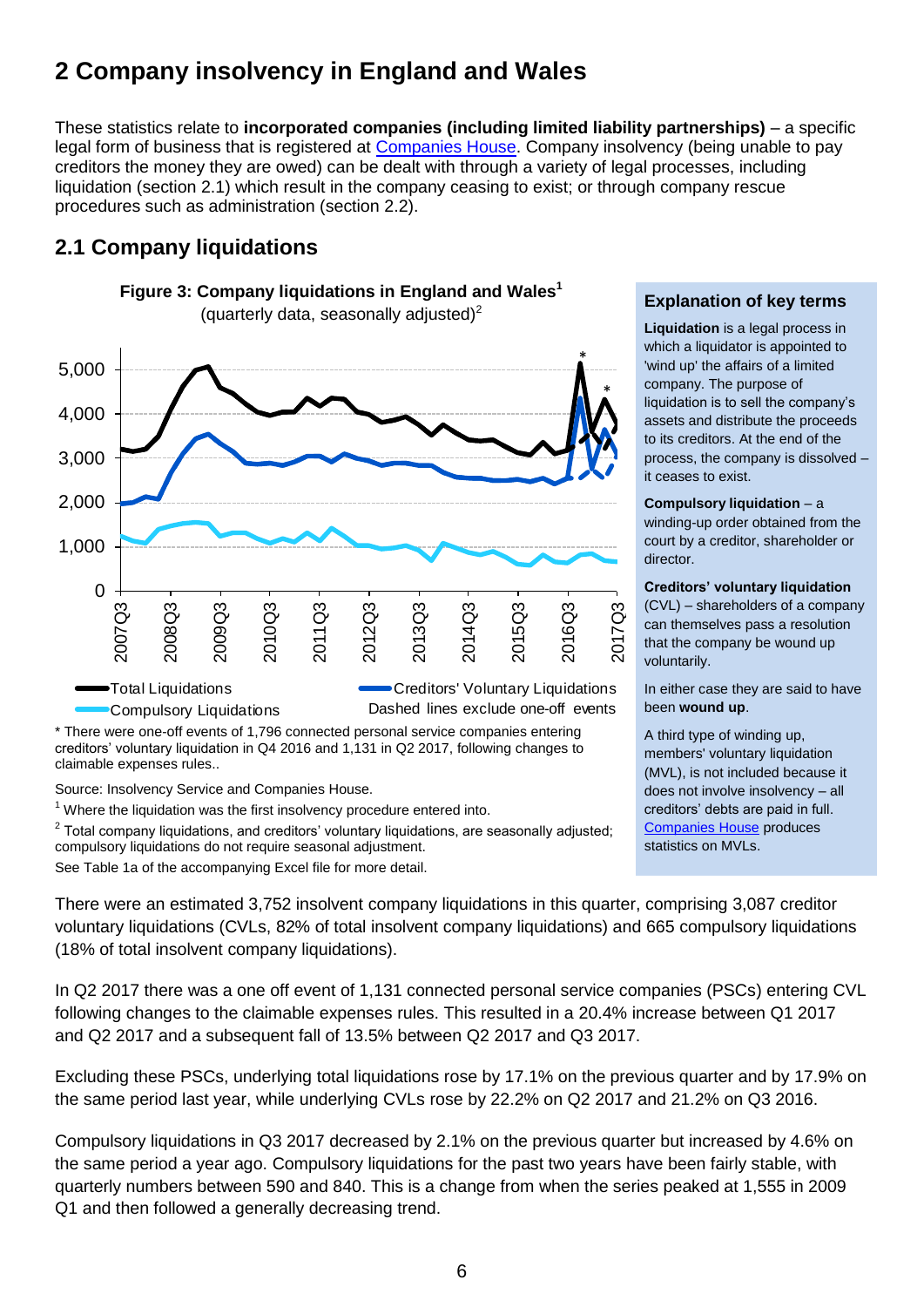

#### **Figure 4: Creditors' voluntary liquidation following administration in England and Wales** (quarterly data, not seasonally adjusted)

#### **Explanation of key terms**

An administration (see section 2.2) can end in a number of ways, one of which is by entering **creditors' voluntary liquidation following administration.**

These are not included in the figures above as they do not represent a new company entering into an insolvency procedure for the first time.

Following administration, companies could alternatively be returned to the control of their directors and management; be dissolved; enter compulsory liquidation; or enter a voluntary agreement. No separate figures are available on these outcomes.

Source: Companies House.

See Table 2 of the accompanying Excel file for more detail.

In Q3 2017, an estimated 116 companies entered creditors' voluntary liquidation following administration, a decrease of 7.2% on the same quarter of 2016. It should be noted that, because numbers of insolvencies are low, any small changes will result in large percentage changes.

The peak in the number of companies entering creditors' voluntary liquidation following administration was seen in early 2010. This is in contrast to the peak of liquidations as a first insolvency procedure, which was in 2009. This is because the usual length of an administration is one year (though it can be extended for a further six months), and the number of administrations peaked in late 2008 / early 2009 (section 2.2).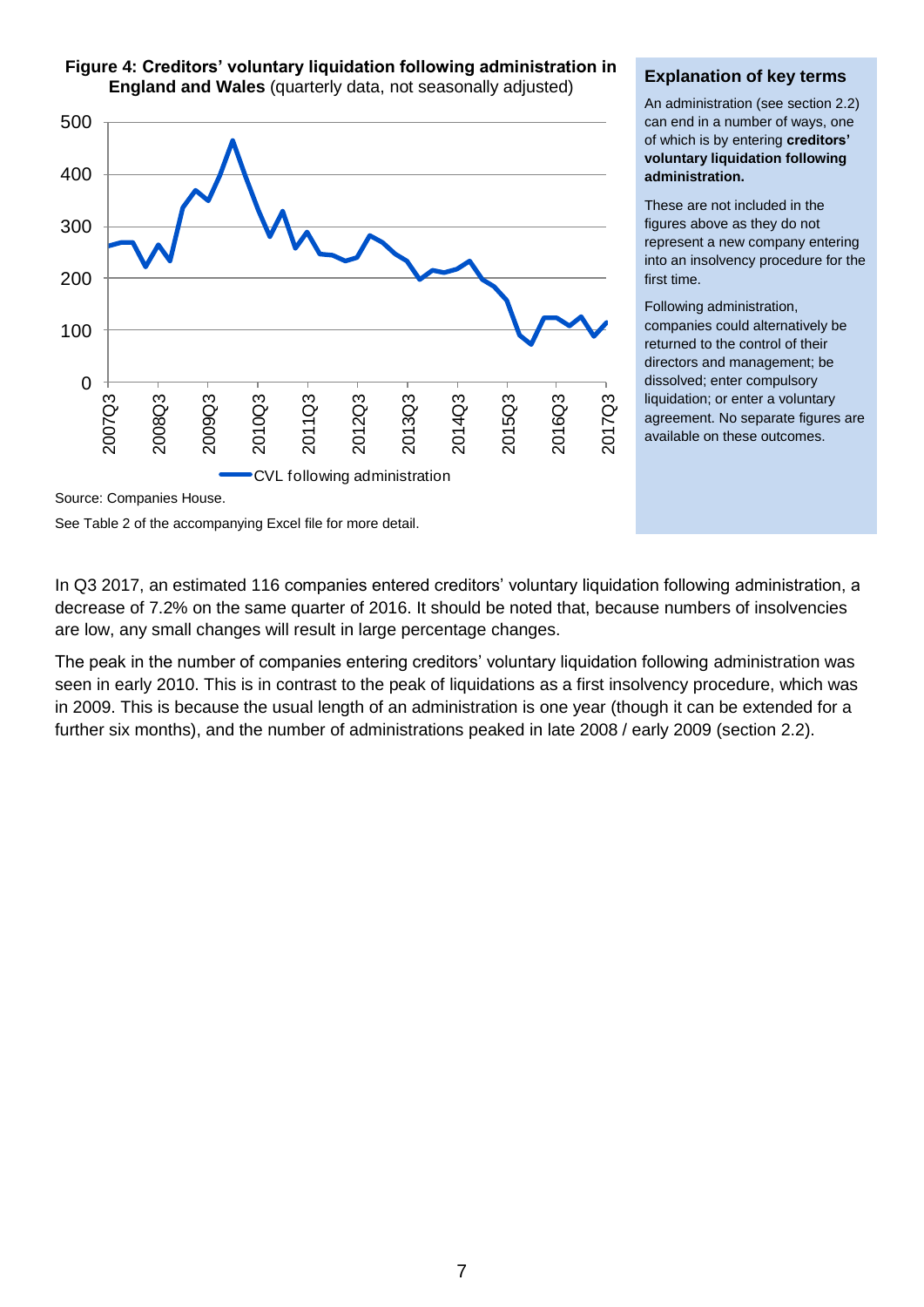#### *Longer-term perspective*

Company liquidations may be expressed as the percentage of active companies, as this takes into account changes over time in the underlying population. As liquidation is a final procedure, meaning there is no risk of double counting companies, creditors' voluntary liquidations following administration are included in the total liquidation rate.



**Figure 5: Company liquidation rate in England and Wales**

**Explanation of key terms**

**Liquidation rate** – the number of company liquidations in the latest twelve month period divided by the average number of active companies in that period.

**Active companies** – all companies which are registered at **Companies** [House,](http://www.companieshouse.gov.uk/about/businessRegisterStat.shtml) minus those in the process of dissolution or liquidation.

The number of active companies has changed considerably over this period: there were 3.1 million active registered companies in Q3 2015; this compares with only about 900,000 in the early 1990s and fewer than 800,000 in 1986.

Source: Insolvency Service and Companies House. See Table 3 of the accompanying Excel file for more detail.

 $\overline{a}$ 

In the 12 months ending Q3 2017, an estimated 1 in 197 active companies (or 0.51% of all active companies) went into liquidation, up slightly from 1 in 201 in the 12 months ending Q2 2017, and 1 in 244 in the 12 months ending Q3 2016. This rise in liquidation rates has been due to the one-off increases in creditors' voluntary liquidations in Q4 2016 and Q2 2017. Excluding these effects, the underlying liquidation rate was one in 237.

Up until Q3 2016, there had been a downward trend in the rates from 2011, with the lowest liquidation rate recorded in Q3 2016 since comparable records began in 1984.<sup>1</sup>

Changes in company liquidation rates are related to economic conditions: in periods of economic growth, liquidation rates tend to decrease. The liquidation rate peaked at 2.6% (24,300 companies) in the year ending March 1993, over a year after the end of the 1990s recession. The next sustained increase in the rate coincided with the 2008-09 recession, when 0.9% (19,200 companies) entered liquidation in the year ending December 2009.

Although the number of liquidations was slightly higher in 1993 than in 2009, the rate of liquidations was substantially higher in 1993. This is because the number of active companies more than doubled over this period, so a much smaller proportion of the total number of companies entered liquidation in 2009.

<sup>1</sup> Counts of creditors' voluntary liquidations are available on a consistent basis back to 2000Q1. On average, historical data from 2000 to 2015 were revised downwards by 0.5%. It is unlikely that revisions to data before 2000 would bring liquidation rates below current levels.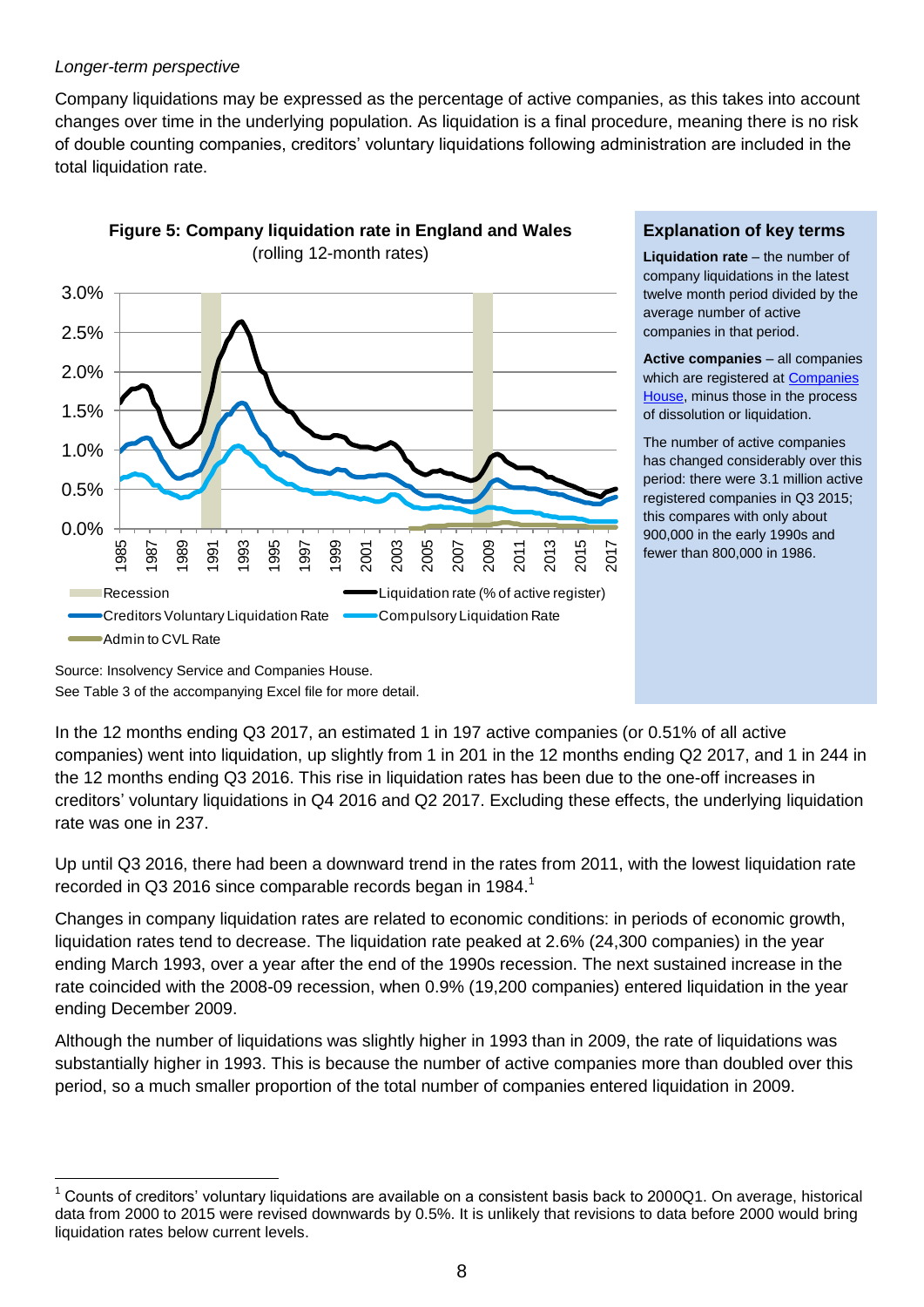### **2.2 Administrations, company voluntary arrangements, and receiverships**

These statistics relate to other types of company insolvency, where the objective is the rescue of the business rather than its winding up.



Source: Companies House.

 $1$  Administrations are seasonally adjusted; receiverships and company voluntary arrangements are not seasonally adjusted as the data do not exhibit regular patterns.

See Table 1a of the accompanying Excel file for more detail.

#### **Explanation of key terms**

**Administration** is when a licensed insolvency practitioner, 'the administrator', is appointed to manage a company's affairs, business and property for the benefit of the creditors. The objective of administration is the rescue of the company as a going concern, or if this is not possible then to obtain a better result for creditors than would be likely if the company were to be wound up.

#### **Company voluntary**

**arrangements** (CVAs) are also designed as a mechanism for business rescue. They are a voluntary means of repaying creditors some or all of what they are owed. Once approved by 75% or more of creditors, the arrangement is binding on all creditors. CVAs are supervised by licensed insolvency practitioners.

#### **Administrative receivership** is where a creditor with a floating

charge (often a bank) appoints a licensed insolvency practitioner to recover the money it is owed. Before 2000, receivership appointments also include other, non-insolvency, procedures, for example under the Law of Property Act 1925.

In Q3 2017 there were an estimated 320 administrations, 1.1% lower than in Q2 2017 and 12.7% lower than the same period in 2016, but on a fairly stable trend since 2014.

There were an estimated 80 company voluntary arrangements (CVAs) in Q3 2017, 3.6% lower than the previous quarter but 14.3% higher than Q3 2016, and following a relatively stable trend.

In Q3 2017 there were no administrative receiverships. Since 2012 there have tended to be fewer than ten cases per quarter, because use of this procedure is restricted to certain types of company or to floating charges created before September 2003.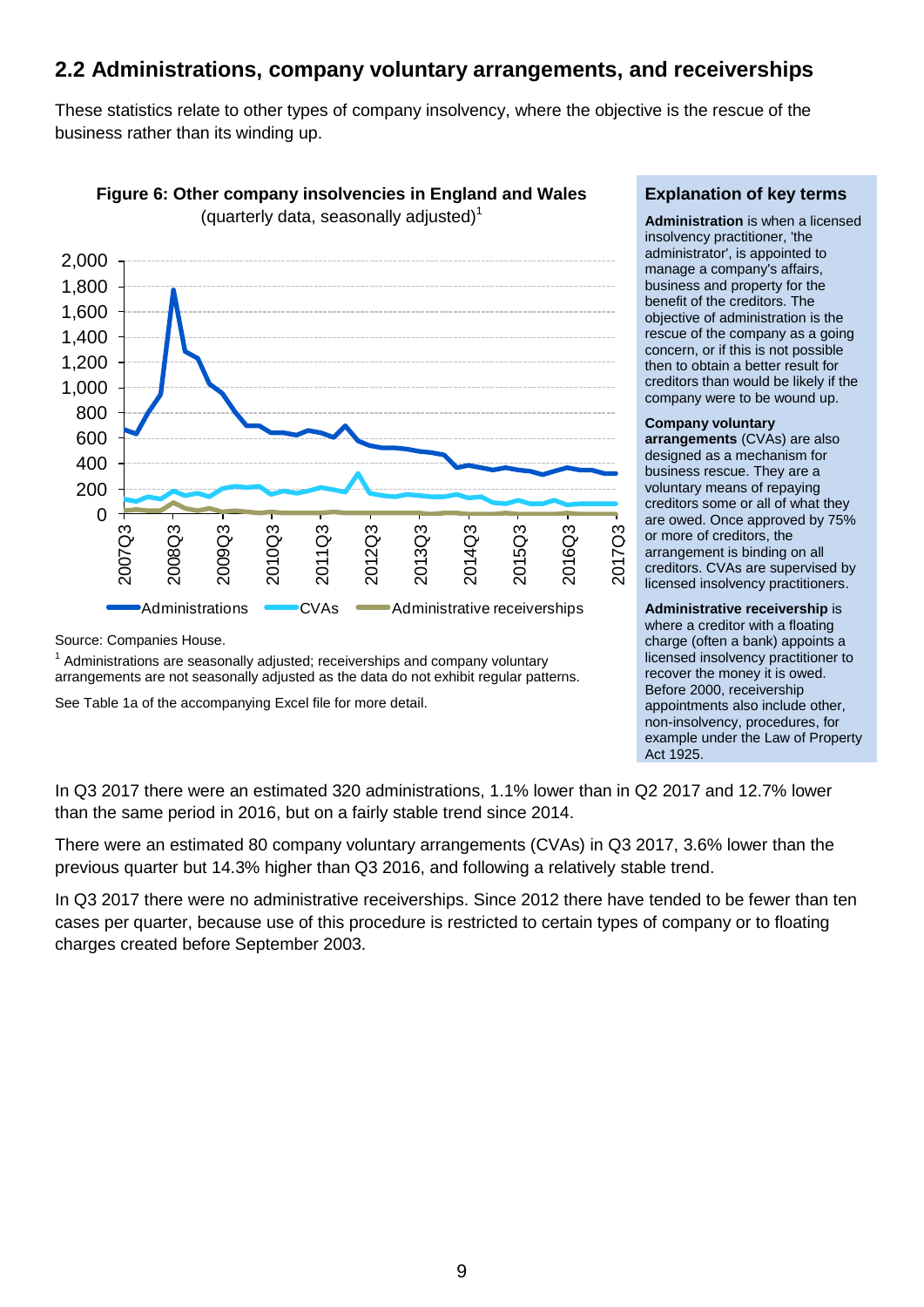## **2.3 Total new company insolvencies by industry**

These statistics are presented with a lag of one quarter, because it allows time for more complete data to be collected by industry.

In the twelve months ending Q2 2017, the highest number of new company insolvencies was in the administrative and support services sector (4,251 – up 30.2% from the 12 months ending Q1 2017). This sector accounts for such a large proportion of insolvencies due two events where a number of connected personal service companies (PSCs) entered liquidation on the same date, 1,796 PSCs on the same date in Q4 2016 and a further 1,131 on the same date in Q2 following changes to claimable expenses rules.

The second highest number of new company insolvencies was the construction sector with 2,616 new company insolvencies in the 12 months ending Q2 2017, which was unchanged compared to the 12 months ending Q1 2017.

The third highest number of new company insolvencies was the Wholesale & Retail Trade (including repair of vehicles) sector with 2,139 new company insolvencies in the 12 months ending Q1 2017, which was a decrease of 2.0% compared to the 12 months ending Q1 2017. These three sectors accounted for 50% of all company insolvencies.

#### **Figure 7: Total new company insolvencies in England and Wales by broad industry sector, 12 months ending Q2 2017 1**



Source: Insolvency Service and Companies House.

 $1$  A sector breakdown for company insolvencies is not yet available for Q3 2017.

These statistics provide a breakdown of company insolvencies by industry, using the Standard Industrial Classification 2007 (SIC2007) – a harmonised set of industry classifications used in other UK Official Statistics. The Excel file which accompanies this release contains equivalent data broken down by type of company insolvency, and for trading-related bankruptcies, in England and Wales. It also includes industry breakdowns for company insolvencies in Scotland.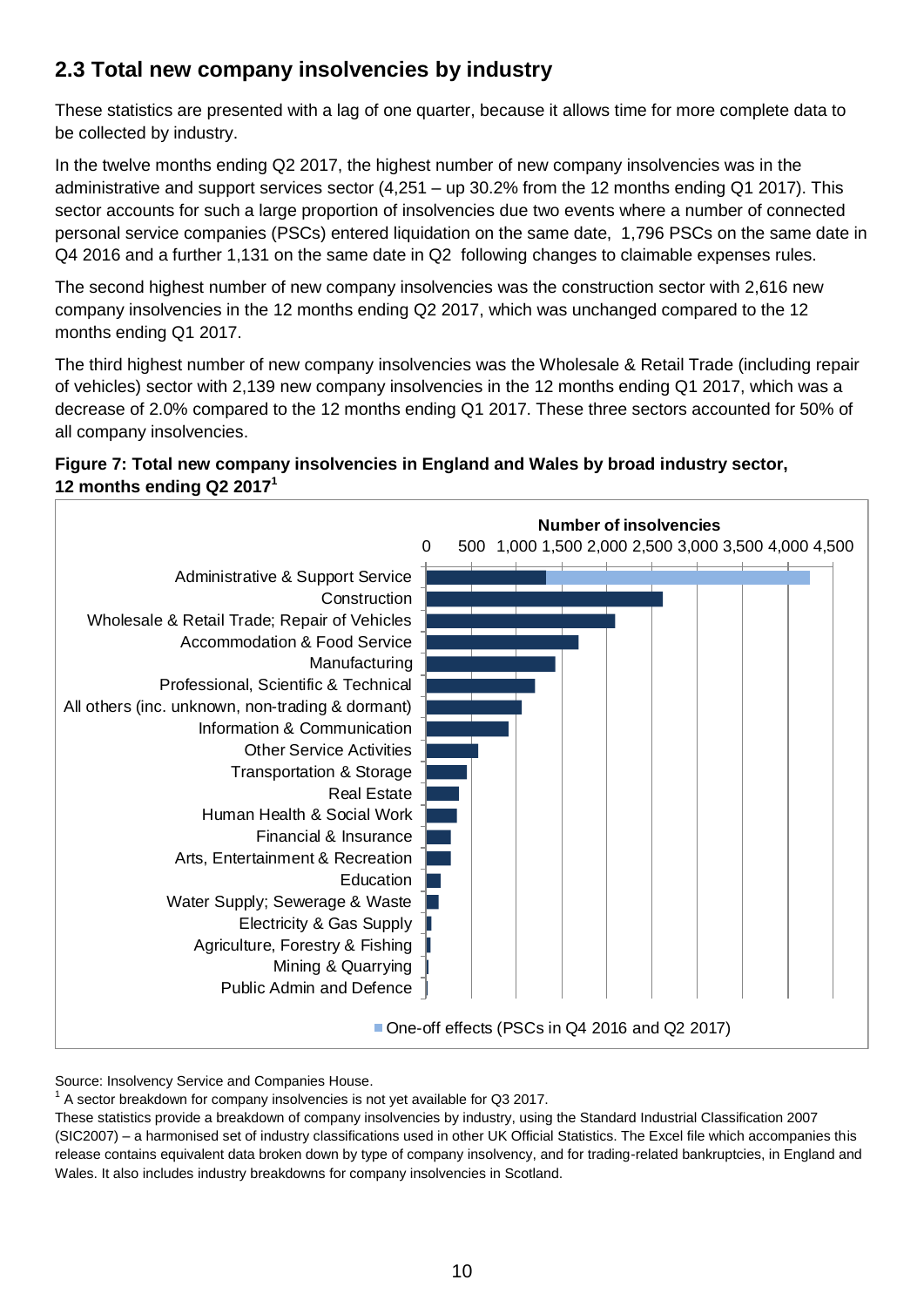# **3 Individual insolvency in England and Wales**

These statistics relate to **people**, rather than companies, who have had problems with debt and have entered a formal insolvency procedure. There are other, informal, means for individuals to deal with their debts, for example debt management plans, but no official statistics are collected regarding these.

## **3.1 Bankruptcies, debt relief orders and individual voluntary arrangements**



Source: Insolvency Service.

<sup>1</sup> Total individual insolvencies for Q2 2009 onwards include Debt Relief Orders, which came into force on 6 April 2009.

 $2$  Total individual insolvencies, bankruptcy orders and IVAs are seasonally adjusted. The series for DROs does not require seasonal adjustment.

See Table 4a of the accompanying Excel file for more detail.

#### **Explanation of key terms**

**Bankruptcy orders** – a form of debt relief available for anyone who is unable to pay their debts. Assets owned will vest in a trustee in bankruptcy who will sell them and distribute the proceeds to creditors. Discharge from debts usually takes place 12 months after the bankruptcy order is granted.

**Debt relief orders** (DROs) – a form of debt relief available to those who have a low income, low assets and less than £20,000 of debt (£15,000 before October 2015). There is no distribution to creditors, and discharge from debts takes place 12 months after the DRO is granted. DROs were introduced in April 2009.

#### **Individual voluntary**

**arrangements** (IVAs) – a voluntary means of repaying creditors some or all of what they are owed. Once approved by 75% or more of creditors, the arrangement is binding on all. IVAs are supervised by licensed Insolvency Practitioners.

All individuals entering these procedures are listed on the [Individual Insolvency Register,](https://www.gov.uk/search-bankruptcy-insolvency-register) and remain on the list until three months after their insolvency ends.

There was a total of 25,479 individual insolvencies in England and Wales in Q3 2017, comprising 3,682 bankruptcies (14% of total insolvencies), 6,274 debt relief orders (DROs, 25% of the total), and 15,523 individual voluntary arrangements (IVAs, 61% of the total).

Individual insolvencies increased 10.6% compared with the previous quarter. This was mainly driven by an increase in IVAs, which rose by 18.3% compared with Q2 2017, reaching the highest quarterly level of IVAs since their introduction in 1987. In the last quarter DROs also rose by 2.1% but bankruptcies fell by 2.2%.

Year on year, individual insolvencies increased 7.7% compared with Q3 2016. This increase was also driven by an increase in IVAs, which rose by 16.8% from the same period last year, reflecting a general increasing trend in IVA registrations since Q2 2015. By contrast, bankruptcies fell by 5.2% and DROs fell by 3.3% compared with Q3 2016.

These changes occurred against a backdrop of (i) [changes to the process for people making themselves](https://www.gov.uk/government/news/changes-to-the-bankruptcy-application-process-what-you-need-to-know)  [bankrupt](https://www.gov.uk/government/news/changes-to-the-bankruptcy-application-process-what-you-need-to-know) (see section 3.2) and (ii) [changes to DRO eligibility criteria,](https://www.gov.uk/government/news/more-help-for-people-with-personal-problem-debt) introduced in October 2015 with DROs becoming available to people with up to £20,000 debt (up from £15,000) and £1,000 assets (up from £300).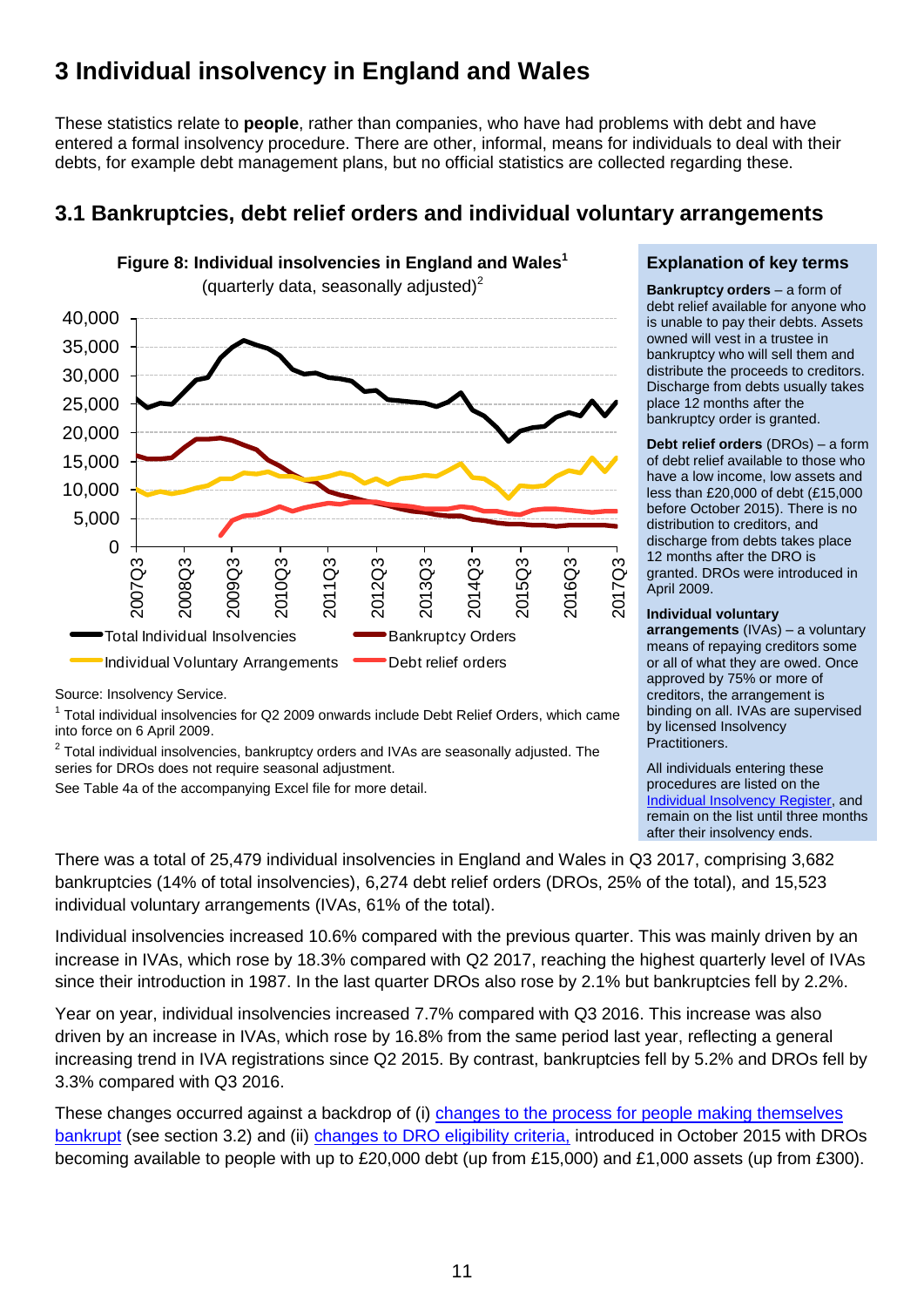#### *Longer-term perspective*

Individual insolvencies can be expressed as a percentage of the adult population, as this takes into account changes over time in the underlying population. In this section, rolling 12-month total individual insolvencies are compared with the estimated adult (18+) population of England and Wales.



**Figure 9: Individual insolvency rate in England and Wales** 

#### **Explanation of key terms**

**Insolvency rate** –the total number of bankruptcies, IVAs and DROs in the latest twelve month period, divided by the average estimated adult (18+) population of England and Wales.

Bankruptcy, IVA and DRO rates are calculated in the same way.

Source: Insolvency Service, Office for National Statistics. See Table 5 of the accompanying Excel file for more detail.

In the 12 months ending Q3 2017, 1 in 477 adults (0.21% of the adult population) became insolvent. This was slightly up from 1 in 489 in the twelve months ending Q2 2017, and the highest rate since the 12 months ending Q4 2014.

On a rolling 12-month basis, the IVA rate increased for the sixth consecutive rolling 12-month period and now is at the highest level recorded, while the bankruptcy rate has been fairly stable since Q1 2016, and the DRO rate fell for the fourth consecutive rolling 12-month period.

The individual insolvency rate is related to levels of household debt, and economic growth. The current individual insolvency rate remains elevated compared with rates of less than 0.1% before 2004. In the early- to mid-2000s, there was a large expansion of credit which coincided with a large increase in the individual insolvency rate.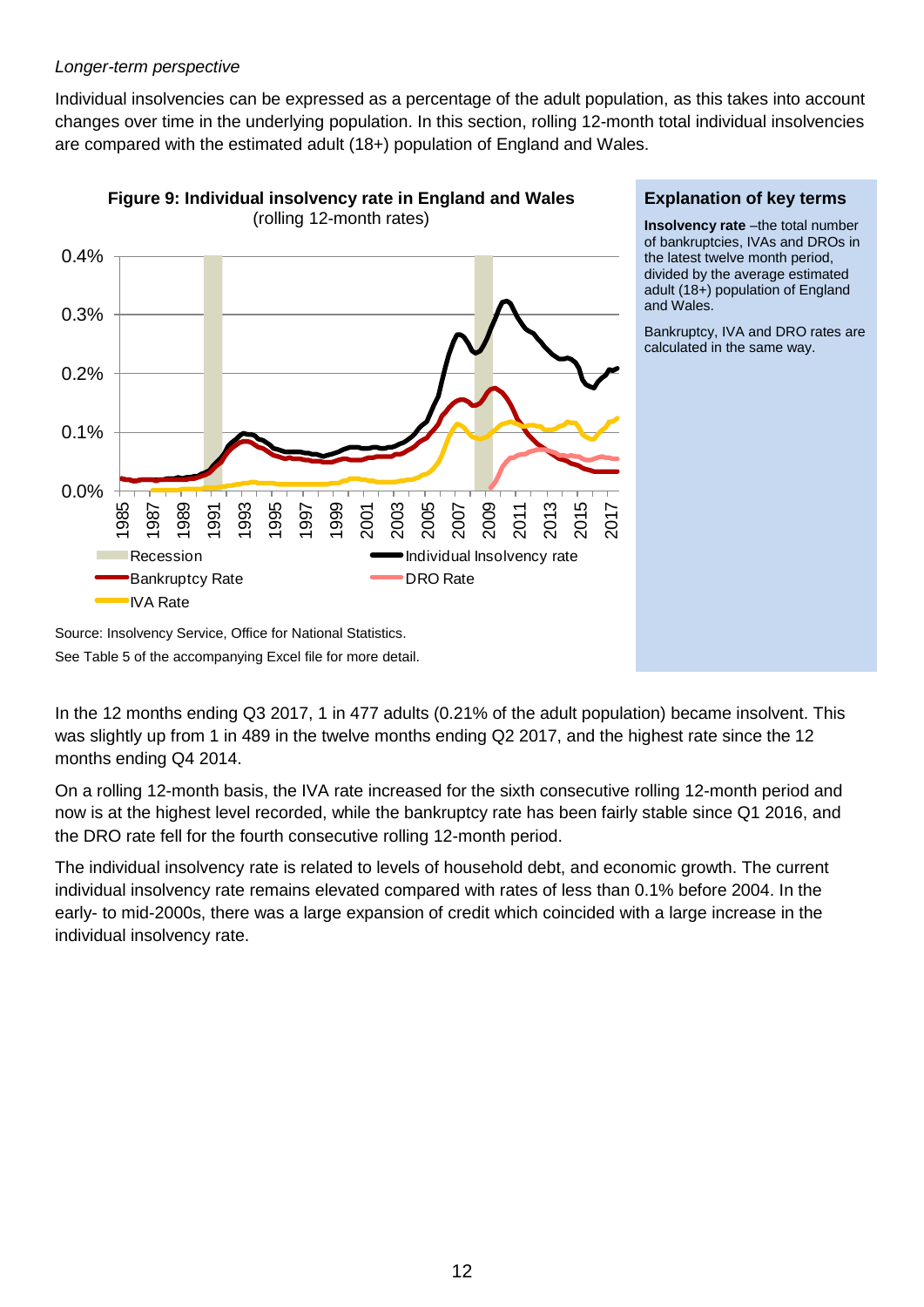### **3.2 Characteristics of bankruptcies**





Source: Insolvency Service.

See Table 6a of the accompanying Excel file for more detail.

#### **Explanation of key terms**

**Debtor application** – where the individual is unable to pay their debts, and applies online to make themselves bankrupt.

**Creditor petition** – if a creditor is owed £5,000 or more (£750 before October 2015), they can apply to the court to make an individual bankrupt.

Not all petitions to court result in a bankruptcy order. These statistics relate to petitions where a court order was made as a result.

The [Ministry of Justice](https://www.gov.uk/government/collections/civil-justice-statistics-quarterly) publishes quarterly National Statistics on the total number of bankruptcy petitions presented to court in England and Wales.

For any particular quarter, seasonally adjusted figures for creditor and debtor petition bankruptcies will not sum to the seasonally adjusted figure for total bankruptcies. This is because they have been adjusted separately using different models. Over a calendar year, the totals will match because of the model chosen.

In Q3 2017, 2,930 bankruptcies were made on the application of the debtor, which was 1.6% higher than the previous quarter but 3.7% lower than the same quarter in 2016. From 6 April 2016 there was [a change](https://www.gov.uk/government/news/changes-to-the-bankruptcy-application-process-what-you-need-to-know)  [to the process for people making themselves bankrupt,](https://www.gov.uk/government/news/changes-to-the-bankruptcy-application-process-what-you-need-to-know) which has removed the courts from the process. Applications must be submitted online via the central UK Government website, [https://www.gov.uk/,](https://www.gov.uk/) to the adjudicator within the Insolvency Service. The process also allows the costs of the application to be made by instalments.

There were 791 creditor petition bankruptcies in Q3 2017, which was 5.2% lower than the previous quarter and 13.3% lower than the same quarter in 2016. In 2015 there was [a change in the minimum debt a](https://www.gov.uk/government/news/more-help-for-people-with-personal-problem-debt)  [creditor must be owed to make someone bankrupt,](https://www.gov.uk/government/news/more-help-for-people-with-personal-problem-debt) which increased from £750 to £5,000 for petitions presented from 1 October 2015. This change has led to a decrease in the number of creditor petition bankruptcies.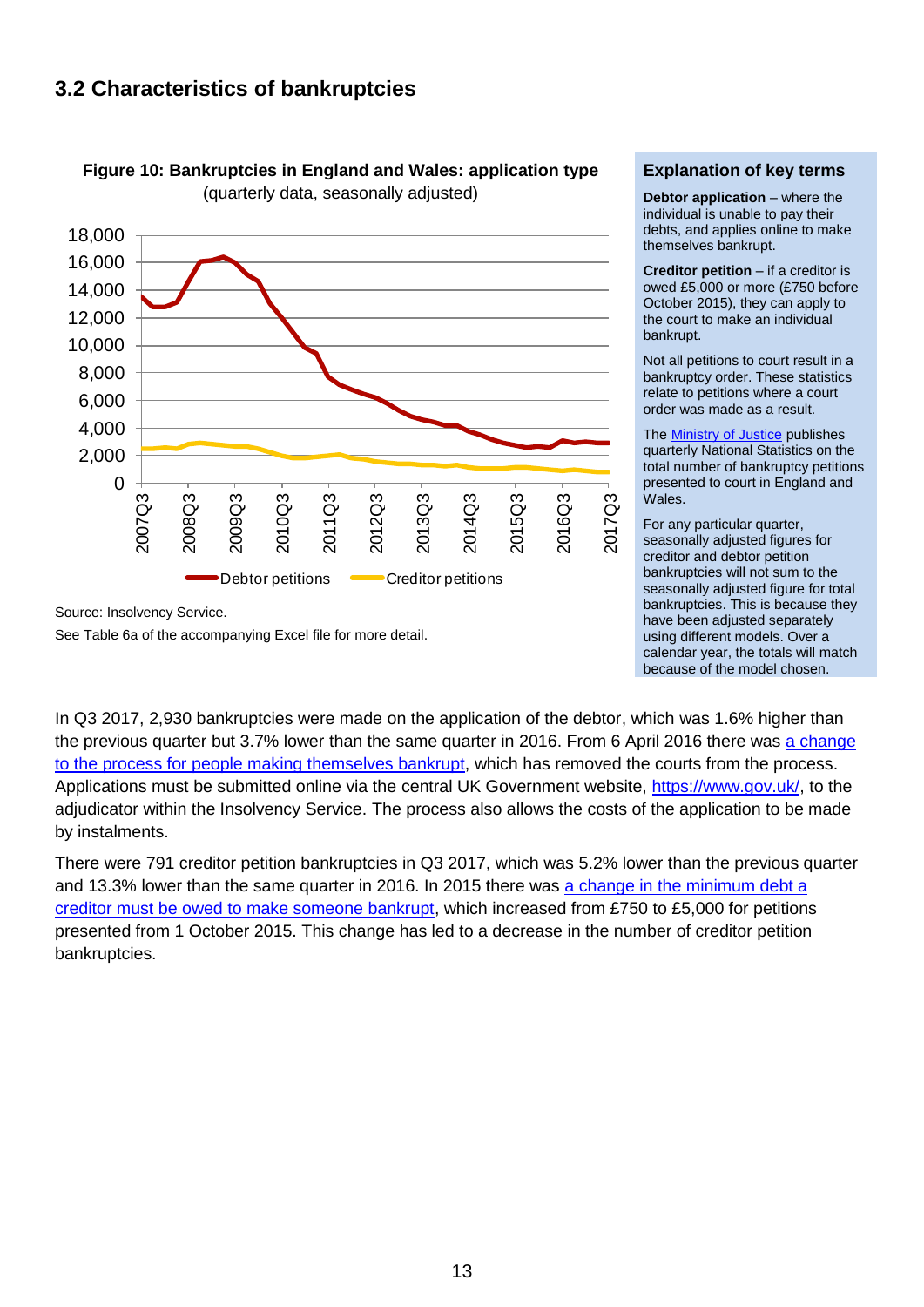

**Figure 11: Bankruptcies in England and Wales: trading status** 

See Table 7a of the accompanying Excel file for more detail.

#### **Explanation of key terms**

**Self-employed** – individuals who have entered bankruptcy, and who have identified themselves as being self-employed.

**Other individuals** – those who were not self-employed at the point at which they became bankrupt, or where this information is unknown.

Changes have been made to the part of the database used to capture information on trading status and industry codes. This is shown by the vertical line in the graph.

The breakdown by trading status from Q4 2006 should not therefore be considered to be entirely consistent with that for the period before this quarter.

For any particular quarter, seasonally adjusted figures for self employed and other bankruptcies will not sum to the seasonally adjusted figure for total bankruptcies. This is because they have been adjusted separately using different models. Over a calendar year, the totals will match because of the model chosen.

These statistics are presented with a lag of one quarter on most other statistics in this release, because it can take a number of weeks for trading status to be recorded following the date of the bankruptcy order.

In Q2 2017, there were 874 bankruptcies where the individual was self-employed, which was 3.1% lower than Q1 2017 and 4.6% lower then same quarter in 2016, there has been a broadly stable trend since Q1 2016.

There were 2,899 bankruptcies among other individuals, a decrease of 2.4% compared with the previous quarter but 6.6% higher than the same quarter the previous year.

Source: Insolvency Service.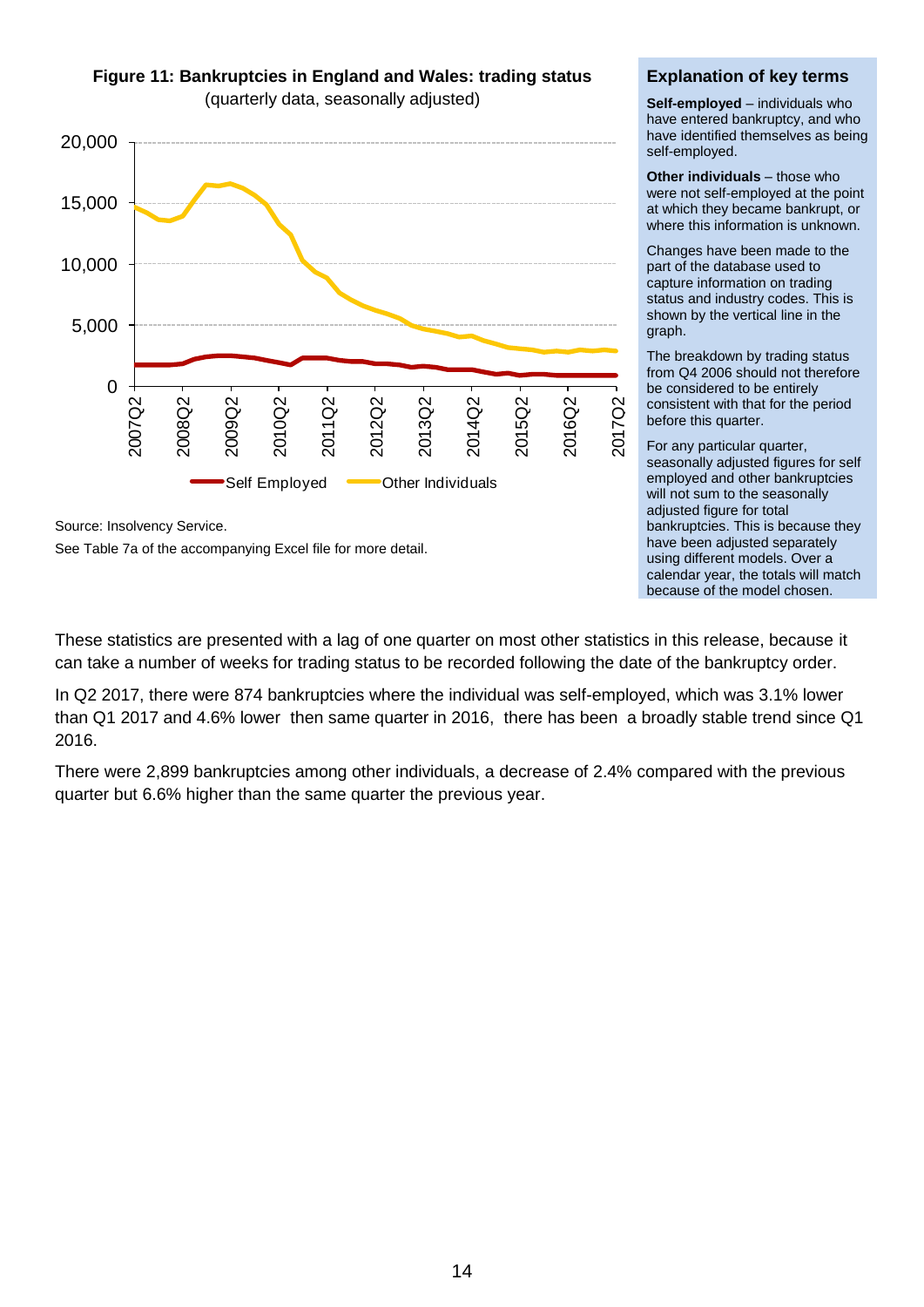0 5 10 15 20 25 30 2007Q1 2008Q1 2009Q1 2010Q1 2011Q1 2012Q1 2013Q1 2014Q1 2015Q 2016Q1 2017Q1 IPO/A percentage

**Figure 12: Percentage of bankruptcies in England and Wales resulting in income payment agreements / orders**  (quarterly data, seasonally adjusted)

#### **Explanation of key terms**

Bankrupts who can make reasonable contributions to their debts are required to do so under an **income payments agreement** (IPA).

If they do not agree, the official receiver or trustee in the bankruptcy will apply to court for an **income payments order** (IPO).

IPA or IPO payments come from surplus income – money left over from income after reasonable living expenses have been deducted.

An IPA or IPO will normally be payable for 36 months.

Source: Insolvency Service.

See Table 8a of the accompanying Excel file for more detail.

These statistics are presented with a lag of two quarters on most other statistics in this release, because it can take a number of months for income payment agreements (IPAs) or income payment orders (IPOs) to be made, following the date of the bankruptcy order.

In Q1 2017, 17.6% of bankruptcy orders made resulted in an IPA or IPO, which was 0.5 percentage points higher than Q4 2016 and a continuation of a fairly stable trend.

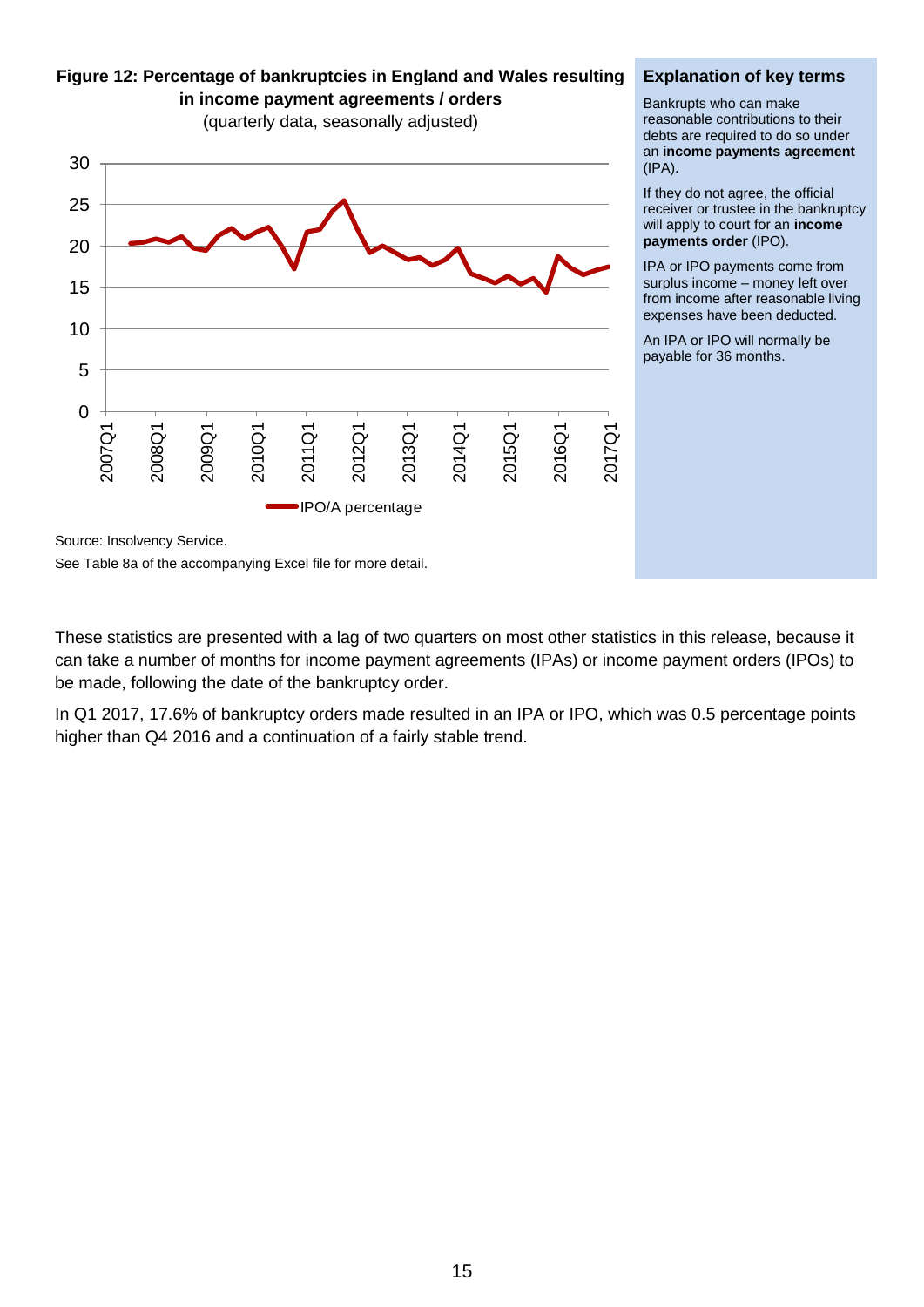# **4 Insolvency in Scotland**

## **4.1 Company insolvency**

Company insolvency in Scotland is governed by broadly the same legislation as for England and Wales; however, the development of policy on and the recording of information about liquidations and receiverships is devolved to the Scottish Government, so figures are presented separately.



**Figure 13: Company insolvencies in Scotland** 

#### **Explanation of key terms**

See section 2 (company insolvency in England and Wales) for further information.

The Excel file which accompanies this release additionally contains statistics on the number of administrations, receiverships and CVAs in Scotland.

The [Accountant in Bankruptcy](http://www.aib.gov.uk/) (AiB), Scotland's Insolvency Service, publishes quarterly Official Statistics on company liquidations. These are based on AiB's administrative records, and are not coherent with these statistics, which are based on data from Companies House.

See Table 9 of the accompanying Excel file for more detail.

In Q3 2017, there were an estimated 229 total company insolvencies, a decrease of 11.2% compared to Q3 2016. Of these, 210 were company liquidations, a 2.9% decrease on the same quarter of 2016.

In Q3 2017, there were an estimated 157 compulsory liquidations, a 6.8% increase since Q3 2016.

The majority of company liquidations in Scotland are compulsory liquidations. This is in contrast to England and Wales, where the number of creditors' voluntary liquidations (CVLs) account for the majority of company liquidations. This difference may be because in England and Wales, the Insolvency Service manages the initial stage of case administration for all compulsory liquidations, for which a fee is charged.

There were an estimated 53 CVLs. The number of CVLs has remained largely stable, with usually between 50 and 80 cases in each quarter since 2010.

There were an estimated 19 administrations in Q3 2017 but there were no company voluntary arrangements or receivership appointments during this period.

Source: Companies House.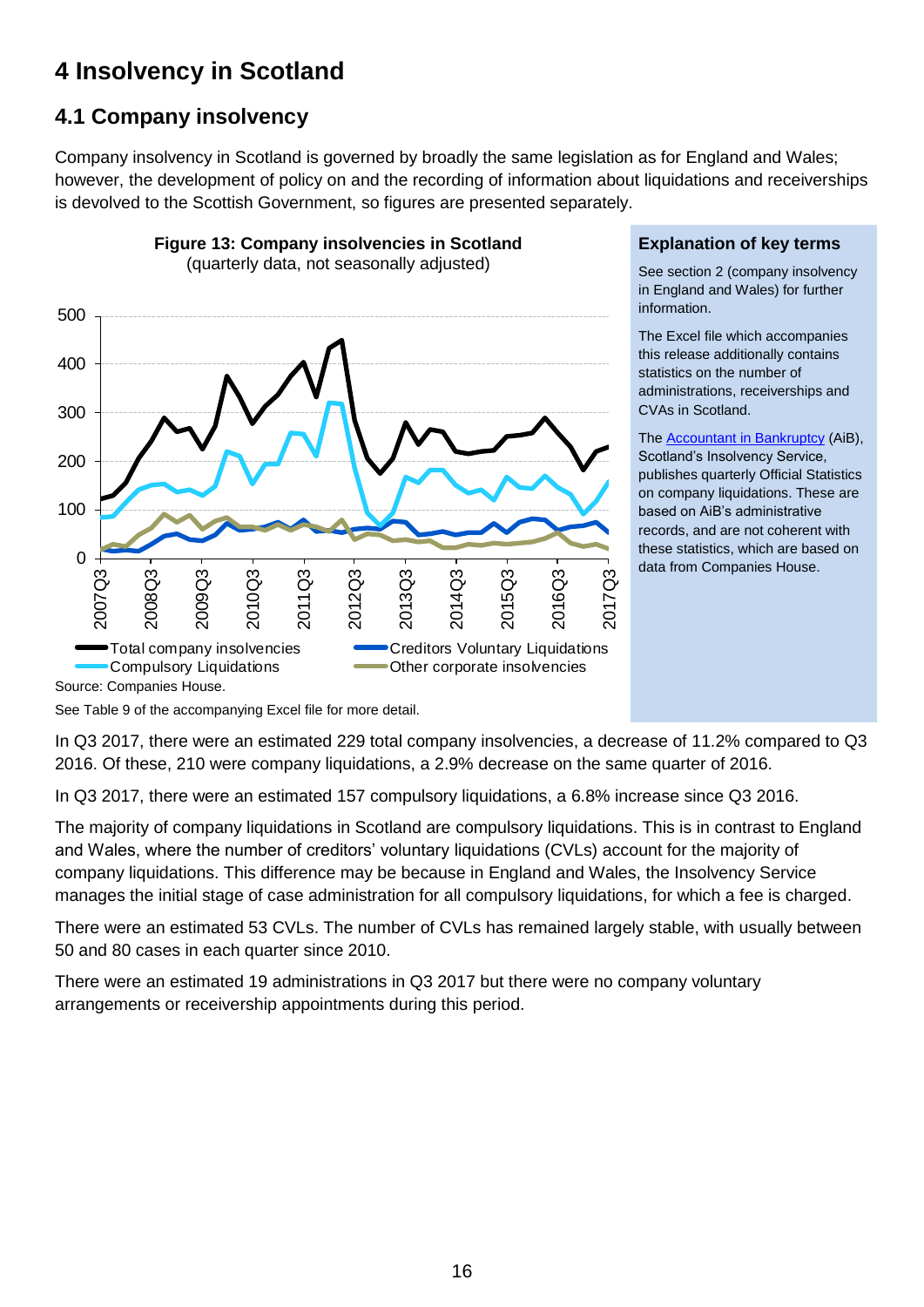## **4.2 Individual insolvency**

Legislation relating to individual insolvency in Scotland is devolved. The [Accountant in Bankruptcy,](http://www.aib.gov.uk/) Scotland's Insolvency Service, administers individual insolvency in Scotland.



Source: [Accountant in Bankruptcy \(AiB\).](https://www.aib.gov.uk/about-aib/statistics-data/quarterly-reports)

The sequestration figures include LILA (Low Income, Low Assets) cases from 1 April 2008, and MAP (Minimal Asset Process) cases from 1 April 2015.

See Table 11 of the accompanying Excel file for more detail.

In Q3 2017, there were 2,472 individual insolvencies in Scotland, which was 0.5% higher than in Q3 2016 and a continuation of the generally increasing trend since late 2015.

There were 1,124 sequestrations in Q3 2017, a decrease of 2.3% compared to Q3 2016. Of these, 482 people went into sequestration via the Minimal Asset Process route.

In Q3 2017, there were 1,348 Protected Trust Deeds (PTDs), an increase of 2.8% compared with Q3 2016. Recent changes to insolvency legislation have aligned the minimum periods that individuals are required to contribute to their insolvency estate to four years for both sequestrations and PTDs; prior to this, individuals entering sequestration were required to make contributions for three years. Following this change, it is likely that some individuals entered PTDs rather than bankruptcy.

#### **Explanation of key terms**

**Sequestration** fulfils much the same role as bankruptcy in England and Wales.

In April 2008, the law was changed to offer a new route into sequestration for individuals with **low income and low assets** (LILA), which resulted in a large increase in the number of sequestrations in Scotland.

In April 2015, the Minimal Asset Process replaced LILA, and other changes affected sequestrations, resulting in a large decrease.

**Protected trust deeds** are voluntary arrangements in Scotland and fulfil much the same role as IVAs in England and Wales. However there are differences in the way they are set up and administered, meaning the figures shown here are not consistent with those provided for England and Wales or Northern Ireland.

These statistics do not include debt payment programmes under the [debt](http://www.dasscotland.gov.uk/home)  [arrangement scheme,](http://www.dasscotland.gov.uk/home) which are not formal insolvencies.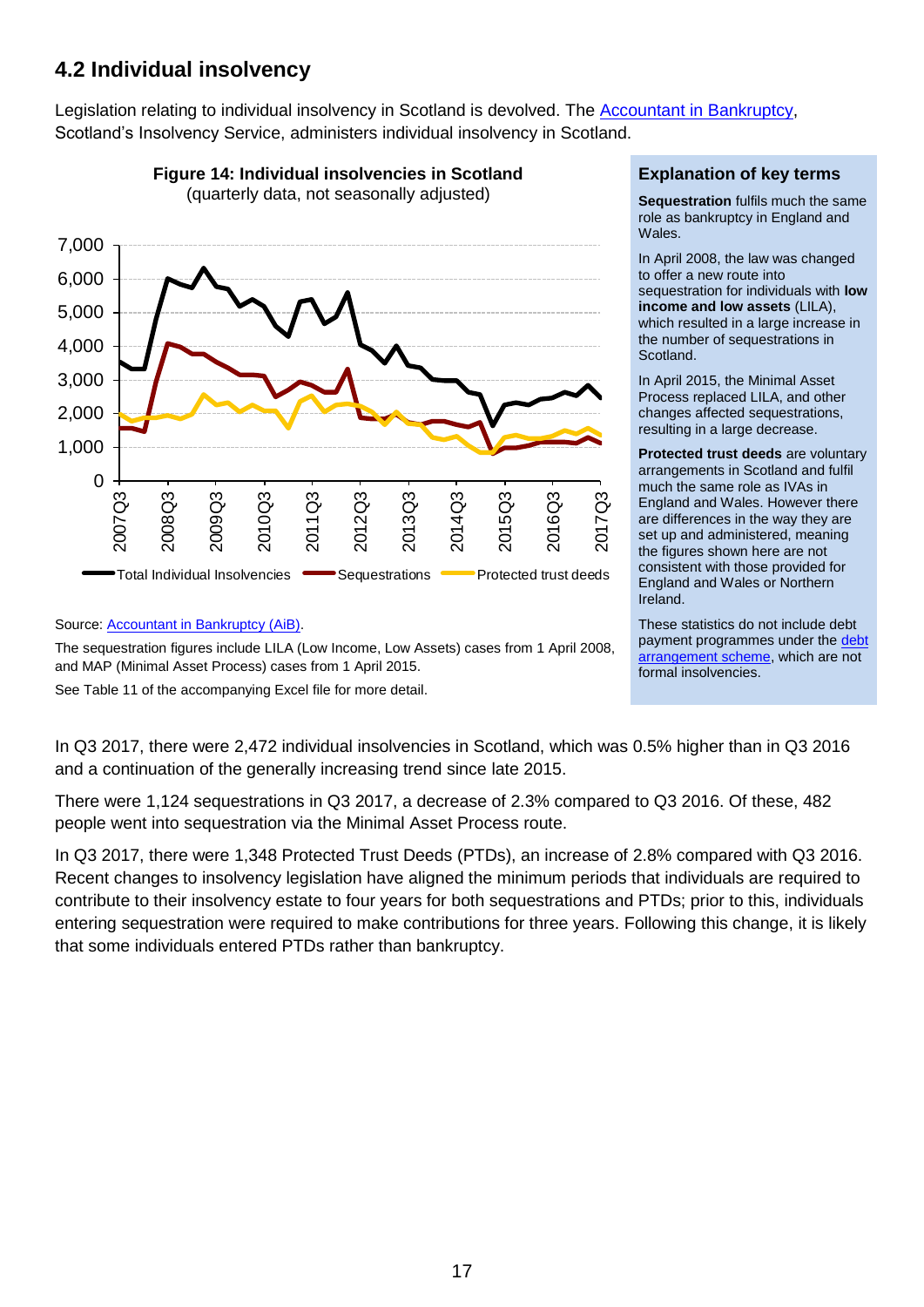# **5 Insolvency in Northern Ireland**

## **5.1 Company insolvency**

Company insolvency in Northern Ireland is governed by separate, but broadly similar, legislation to England and Wales, and so figures are presented separately.



#### **Explanation of key terms**

See section 2 (company insolvency in England and Wales) for further information.

with previous data. Creditors' Voluntary Liquidations before 2009 Q4 includes those companies which had previously been in administration.

See Table 12 of the accompanying Excel file for more detail.

There were an estimated 58 company insolvencies in Northern Ireland in Q3 2017, 19.4% less than the same quarter in 2016. Of these, 35 were compulsory liquidations (down from 46 in Q3 2016), and an estimated 16 were creditors' voluntary liquidations (CVLs, up from 13 in Q3 2016). There were an estimated three administrations, four company voluntary arrangements and zero administrative receiverships in Q3 2017.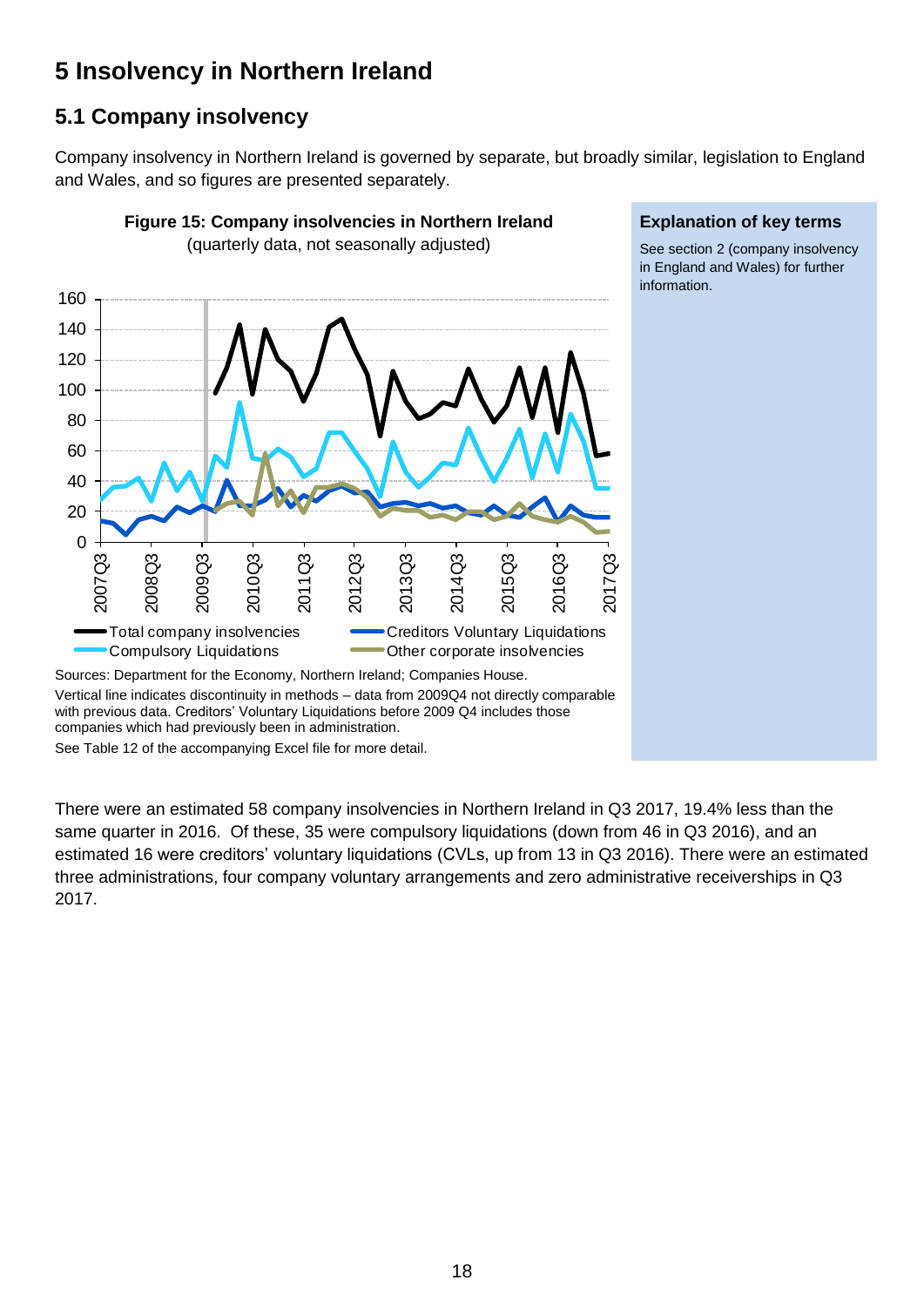## **5.2 Individual insolvency**

Individual insolvency in Northern Ireland is governed by separate, but broadly similar, legislation to England and Wales, and so figures are presented separately.





Source: Department for Enterprise, Trade and Investment, Northern Ireland. See Table 14 of the accompanying Excel file for more detail.

#### **Explanation of key terms**

**Bankruptcy orders** – a form of debt relief available for anyone who is unable to pay their debts. Assets owned will vest in a trustee in bankruptcy who will sell them and distribute the proceeds to creditors. Discharge from debts usually takes places 12 months after the bankruptcy order is granted.

**Debt relief orders** (DROs) – a form of debt relief available to those who have a low income, low assets and less than £20,000 of debt. There is no distribution to creditors, and discharge from debts takes place 12 months after the DRO is granted. DROs were introduced in June 2011.

### **Individual voluntary arrangements**

(IVAs) – a voluntary means of repaying creditors some or all of what they are owed. Once approved by 75% or more of creditors, the arrangement is binding on all. IVAs are supervised by licensed Insolvency Practitioners.

There were 684 individual insolvencies in Northern Ireland in Q3 2017, 25.0% more than the same quarter in 2016.

In Q3 2017 there were 162 bankruptcies, down 20.2% on the same quarter last year. This change coincided with a change in the minimum debt a creditor must be owed to make someone bankrupt, which increased from £750 to £5,000 for petitions presented from 30 November 2016.

There were 409 IVAs, an increase of 68.3% on the same quarter last year.

There were 113 DROs, up 11.9% on the same quarter last year. A change to eligibility criteria was introduced on 30 November 2016 with DROs becoming available to people with up to £20,000 debt (up from £15,000) and £1,000 assets (up from £300).

Though the graph highlights changes, it should be noted that the volatility in the data is because the numbers of insolvencies are low, so any small changes will result in large percentage changes.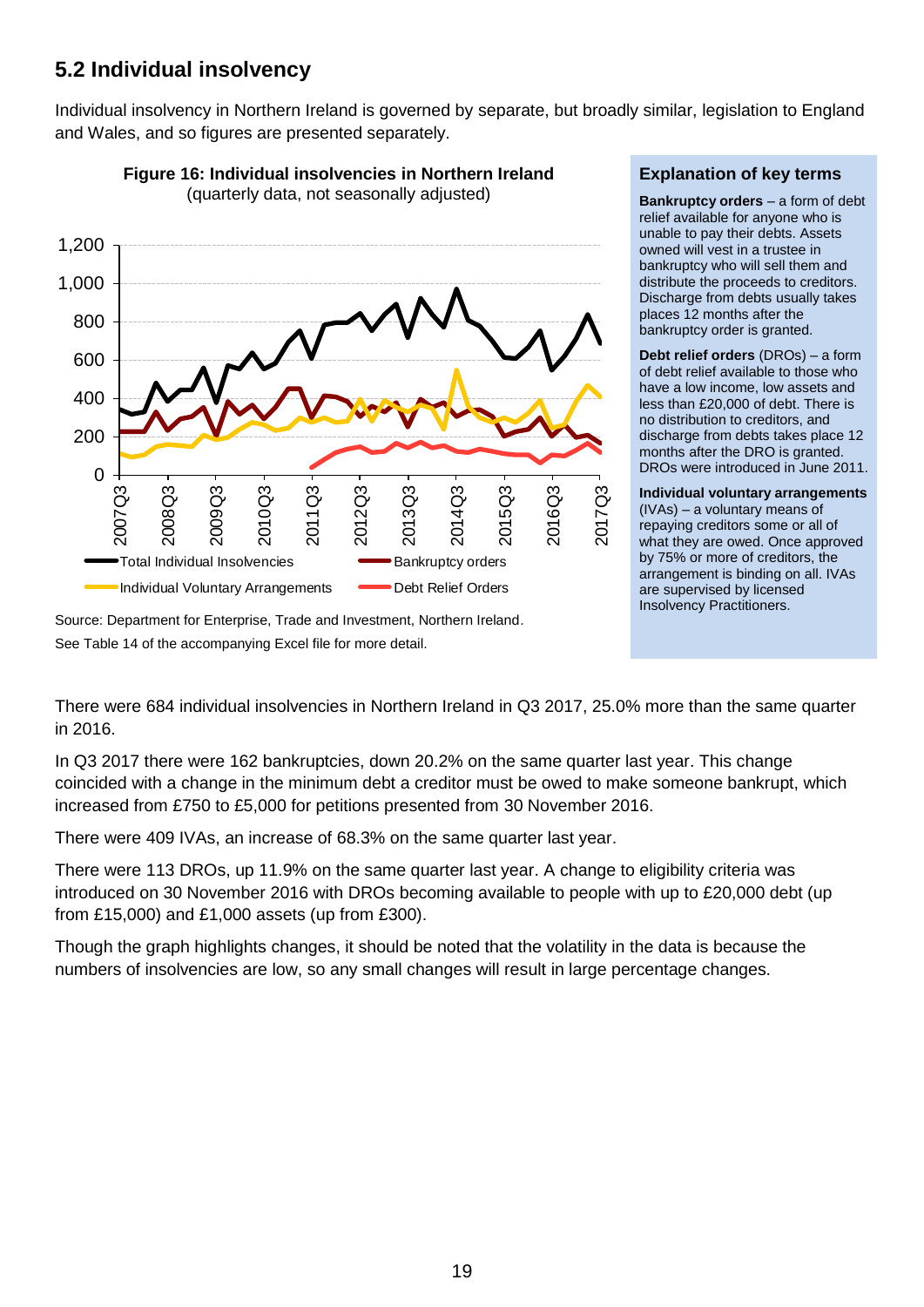# **6 Background notes**

Further information can be found in the [Guide to Insolvency Statistics,](https://www.gov.uk/government/collections/insolvency-service-official-statistics) including high-level descriptions of the types of insolvency which apply to companies and people; the data recorded and any associated data quality issues; and legislation coming into effect in the period covered by the statistics, which may affect comparisons over time.

### **Data sources and methodology**

More details may be found in Insolvency Statistics Methodology, the Statement of Administrative Sources, the Revisions Policy, and Data Quality Assurance and Audit Arrangements, on the [policy and procedures](https://www.gov.uk/government/publications/insolvency-statistics-policy-and-procedures) section of the Insolvency Service website.

#### **Data sources**

The statistics for England and Wales are derived from administrative records of the Insolvency Service and Companies House, both of which are Executive Agencies of the Department for Business, Energy and Industrial Strategy (BEIS). For Scotland, the company insolvency statistics are derived from administrative records at Companies House, while figures for individual insolvencies in Scotland are sourced from the Office of the Accountant in Bankruptcy (AiB). The Northern Ireland statistics are derived from administrative records of the Department for the Economy's Insolvency Service and from Companies House. The adult (18+) population data for England and Wales (used in the calculation of individual insolvency rates) are created using annual mid-year population estimates by single year of age sourced from the [Office for](http://www.ons.gov.uk/ons/taxonomy/index.html?nscl=Population+Estimates)  [National Statistics](http://www.ons.gov.uk/ons/taxonomy/index.html?nscl=Population+Estimates)

#### **Methodology**

The statistics are produced via tabulation of raw data collected from the various sources. More information is available in a separate [methodology](https://www.gov.uk/government/publications/insolvency-statistics-policy-and-procedures) document.

The methods used to produce breakdowns by industry are described in more detail in the accompanying Excel file.

Seasonal adjustment is performed on certain data series. The X13-ARIMA-SEATS program (developed by the US Census Bureau) is used for the seasonal adjustment of the *Insolvency Statistics*, this being the recommended program within UK National Statistics. Seasonal adjustment models are reviewed annually: the most recent review was completed in April 2017 with the outcome published on the [policy and](https://www.gov.uk/government/publications/insolvency-statistics-policy-and-procedures)  [procedures](https://www.gov.uk/government/publications/insolvency-statistics-policy-and-procedures) section of the Insolvency Service website.

#### **Revisions**

These statistics are subject to scheduled revisions, as set out in the published [revisions policy.](https://www.gov.uk/government/publications/insolvency-statistics-policy-and-procedures) The latest quarter's data sourced from Companies House are adjusted to predict late registrations, then revised the following quarter to reflect cases being entered on to the administrative system at a later date. The size of such revisions will vary. More information can be found in the [analysis of estimation accuracy.](https://www.gov.uk/government/publications/insolvency-statistics-policy-and-procedures)

Other revisions tend to be made as a result of data being entered onto administrative systems after the cutoff date for data being extracted to produce the statistics. Such revisions tend to be small in the context of overall totals; nonetheless all figures in this release that have been revised since the previous edition have been highlighted in the relevant tables.

A new method for producing statistics on company insolvencies was introduced in 2015. A revised historical time series using the new method was provided back to 2000Q1 for England and Wales, and for Scotland. For Northern Ireland, the data required were only available back to 2009Q4. However, it should also be noted that because the revised counts have been run against a live database, which includes subsequent corrections, they may not exactly reflect the original numbers of new cases that would have been reported at the time. More information can be found in the [analysis of historical revisions.](https://www.gov.uk/government/collections/insolvency-service-official-statistics)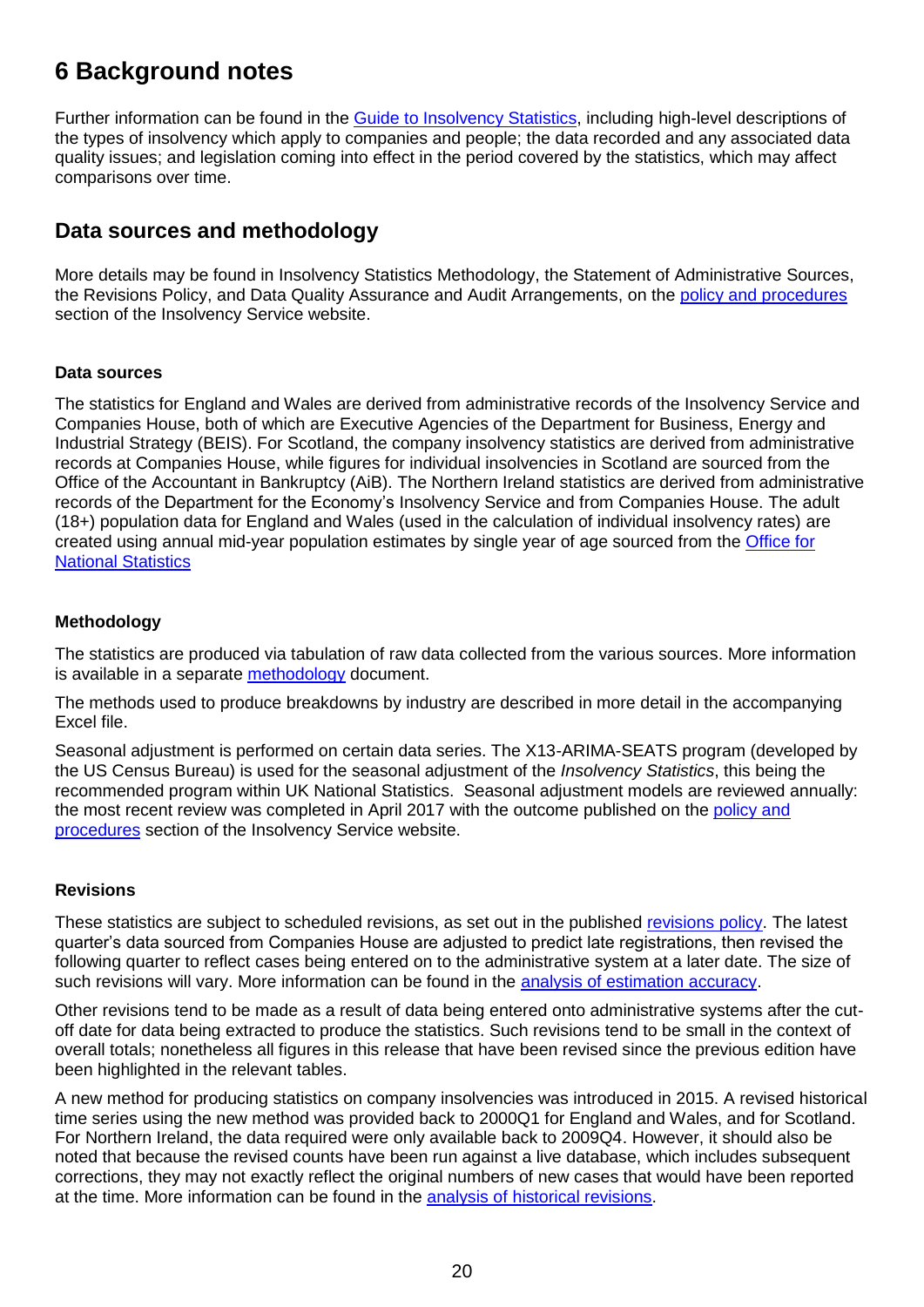## **Quality**

This section provides information on the quality of the *Insolvency Statistics*, to enable users to judge whether or not the data are of sufficient quality for their intended use. The section is structured in terms of the six quality dimensions of the [European Statistical](http://www.statistics.gr/portal/page/portal/ESYE/BUCKET/General/code_of_practice_en.pdf) System. Further information can be found in the [statement on quality strategy, principles and processes,](https://www.gov.uk/government/publications/insolvency-statistics-policy-and-procedures) which cover all Official Statistics outputs from the Insolvency Service.

#### **Relevance** *(the degree to which the statistical product meets user needs for both coverage and content)*

The *Insolvency Statistics* are the most comprehensive record of the number of corporate and individual insolvencies in England and Wales. They include all formal types of insolvency procedure currently available. Insolvencies in Scotland and Northern Ireland are also included, but are shown separately as they are covered by separate legislation. There are some differences in definition, and policy responsibility for them lies within the devolved administrations. The Statistics Release itself covers the most recent 10 years of annual and quarterly figures; while historic data series are also available (back to 1960 in some cases), as are related sets of Official Statistics on insolvency.

Key users of the *Insolvency Statistics* include the Insolvency Service itself, which has policy responsibility for insolvency in England and Wales and for the non-devolved areas within Scotland and Northern Ireland; other government departments; parliament; the insolvency profession; debt advice agencies; media organisations; academics; the financial sector; the business community and the general public. The headline quarterly statistics are widely reported in national, regional and specialist media on the day of release.

The statistical production team welcomes feedback from users of the *Insolvency Statistics* (current contact details are provided at the end of these Notes). More formal engagement with users has recently included a user feedback survey on Insolvency Service Official Statistics, the results of which can be found here:

#### [Summary of User Feedback on Insolvency Statistics](https://www.gov.uk/government/publications/insolvency-service-statistics-user-engagement-feedback)

#### **Accuracy and Completeness** *(including the closeness between an estimated or stated result and the [unknown] true value)*

All formal insolvency procedures entered into by a company, a partnership or an individual are required by law to be reported to the appropriate body, so the statistics should be a complete record of insolvency in the United Kingdom.

Generally speaking, numbers of cases are based on the date of the order or agreement of the insolvency procedure, not on the date it was registered on the administrative recording system. The implication of this is that the published figures will be influenced by, for example, the late reporting of orders made leading to missing data. The exceptions for England and Wales are: compulsory liquidations and bankruptcy orders before Q2 2011; individual voluntary arrangements; and corporate insolvencies before Q1 2000 (when the methodology changed). This should be noted when making comparisons of trends over time. Checks are in place to identify and remove duplication of cases, to ensure that returns cover all reporting areas, and to check consistency within tables and between related tables.

#### **Coherence** *(the degree to which data which are derived from different sources or methods, but which refer to the same phenomenon, are similar)*

The Insolvency Service also publishes individual insolvency statistics by location, age and gender, and outcome statistics for individual voluntary arrangements, both as Official Statistics. These report figures on an annual basis, and they differ from the headline quarterly *Insolvency Statistics* in that there are some differences in the case selection criteria and/or the database from which they are sourced; this means that the totals are not identical between different outputs.

[Companies House](http://www.companieshouse.gov.uk/about/businessRegisterStat.shtml) produces quarterly official statistics on company insolvencies registered. These are not consistent with the *Insolvency Statistics*, because of differences in counting rules.

The [Accountant in Bankruptcy](http://www.aib.gov.uk/) (AiB) is required to be notified of all company liquidations and receiverships in Scotland, and publishes quarterly official statistics based on its own administrative records. These differ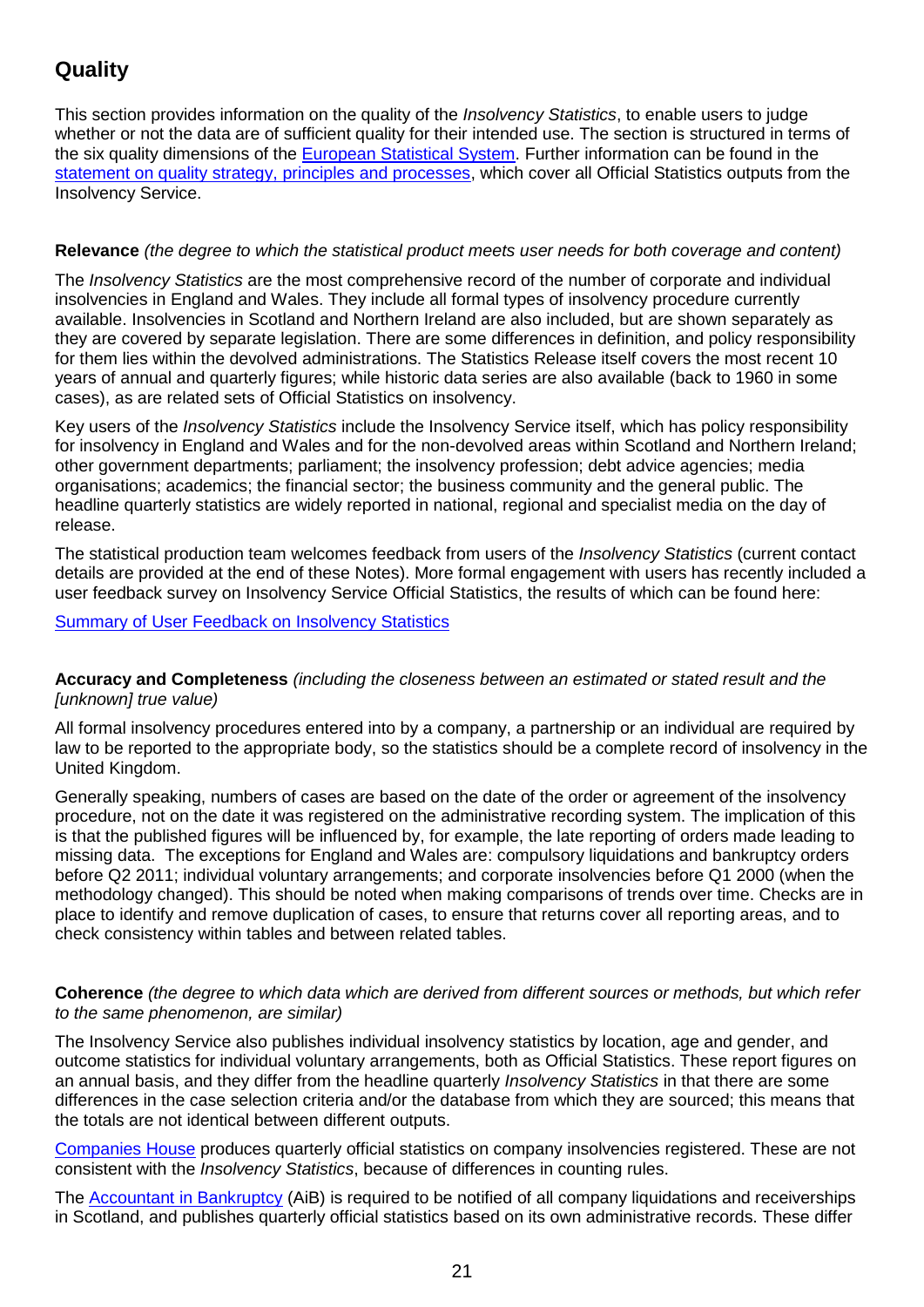from the *Insolvency Statistics*, which use data from Companies House as the source. Differences are due to the Accountant in Bankruptcy using its own administrative system's date rather than the start date of the insolvency. AiB does not publish information on the number of company voluntary arrangements or administrations, which are a reserved matter for the UK government.

AiB also publishes quarterly statistics on the number of individual insolvencies, which are reproduced in the *Insolvency Statistics*.

The [Office for National Statistics](http://www.ons.gov.uk/ons/index.html) produces annual statistics on business "deaths" in its [Business](http://www.ons.gov.uk/ons/rel/bus-register/business-demography/index.html)  [Demography](http://www.ons.gov.uk/ons/rel/bus-register/business-demography/index.html) publication. These statistics relate to all registered businesses, whereas the *Insolvency Statistics* relate to companies on the Companies House register. Not all business deaths are because of insolvency.

#### **Timeliness and Punctuality** *(Timeliness refers to the elapsed time between publication and the period to which the data refer. Punctuality refers to the time lag between the actual and planned dates of publication.)*

The *Insolvency Statistics* are usually published on the 29th of the month following the end of the quarter being reported on; this is the earliest publication date which ensures receipt of all the data inputs, and allows sufficient time for liaising with data suppliers and completing all the steps between this and compilation of the statistical release in its final form ready for publication. The exception to this is where the 29th falls on a weekend or a Monday, when the statistics will be delayed until the following Tuesday, or brought forward to an earlier date if possible.

There is a publication schedule for a year ahead available on the [UK National Statistics Publication Hub](https://www.gov.uk/government/statistics/announcements?utf8=%E2%9C%93&keywords=&topics%5B%5D=&organisations%5B%5D=insolvency-service&from_date=&to_date=&commit=Refresh+results) and the statistics have always been published on target.

**Accessibility and Clarity** *(Accessibility is the ease with which users are able to access the data. It also relates to the format in which the data are available and the availability of supporting information. Clarity refers to the quality and sufficiency of metadata, illustrations and accompanying advice)*

The *Insolvency Statistics* are available free of charge to the end user on the [Insolvency Service website.](https://www.gov.uk/government/collections/insolvency-service-official-statistics) They are released via the [Publication Hub](https://www.gov.uk/government/statistics/announcements?utf8=%E2%9C%93&keywords=&topics%5B%5D=&organisations%5B%5D=insolvency-service&from_date=&to_date=&commit=Refresh+results) and they meet the standards required under the Code of Practice [for Official Statistics.](http://www.statisticsauthority.gov.uk/assessment/code-of-practice/index.html)

Historic data are also published for the key series, on the [National Archives website.](http://webarchive.nationalarchives.gov.uk/20140311023846/http:/bis.gov.uk/insolvency/About-us/our-performance-statistics/insolvency-statistics)

Views on the clarity of the publication are welcomed via the contact details on the cover page of this release.

#### **Comparability** *(the degree to which data can be compared over time and domain)*

Changes in legislation and policy can affect the extent to which comparisons can be made over time for individual data series. Where such changes are known, they have been highlighted in explanatory notes at the bottom of the tables in the accompanying Excel file, and in the [Guide to Insolvency Statistics.](https://www.gov.uk/government/collections/insolvency-service-official-statistics)

Company insolvency statistics after 2000 Q1 (England and Wales, and Scotland) and 2009 Q4 (Northern Ireland) are not directly comparable with earlier periods because of a change to methods.